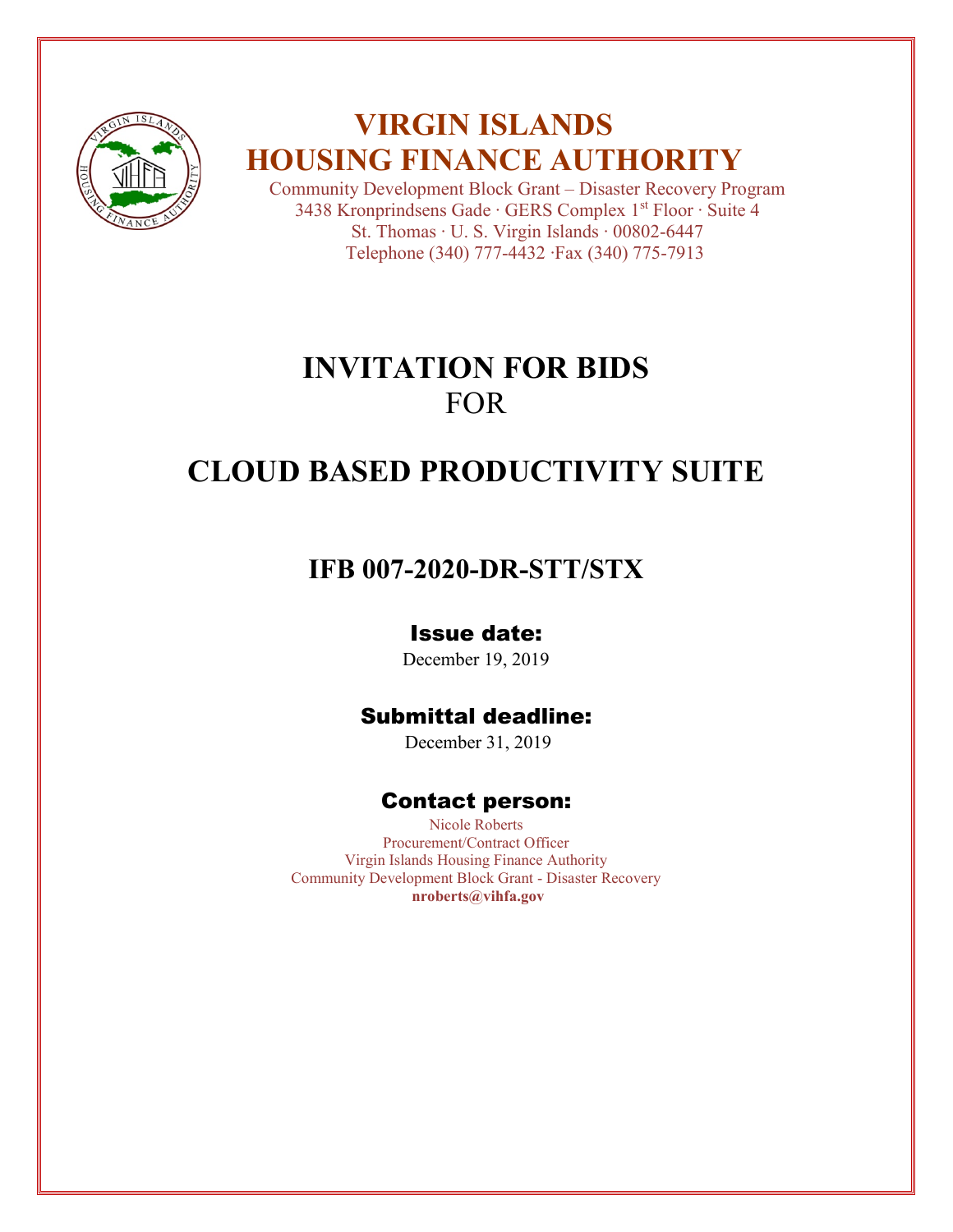### **TABLE OF CONTENTS**

| 1.0  |                                             |
|------|---------------------------------------------|
| 2.0  |                                             |
| 3.0  |                                             |
| 4.0  |                                             |
| 5.0  |                                             |
| 6.0  |                                             |
| 7.0  |                                             |
| 8.0  |                                             |
| 9.0  |                                             |
| 10.0 |                                             |
| 11.0 |                                             |
| 12.0 |                                             |
| 13.0 |                                             |
| 14.0 |                                             |
| 15.0 |                                             |
| 16.0 |                                             |
| 17.0 | MINORITY & WOMEN-OWNED BUSINESS ENTERPRISE7 |
| 18.0 |                                             |
|      |                                             |
|      |                                             |
|      |                                             |
|      |                                             |
|      |                                             |
|      |                                             |
|      |                                             |
|      |                                             |
|      |                                             |
|      |                                             |
|      |                                             |
|      |                                             |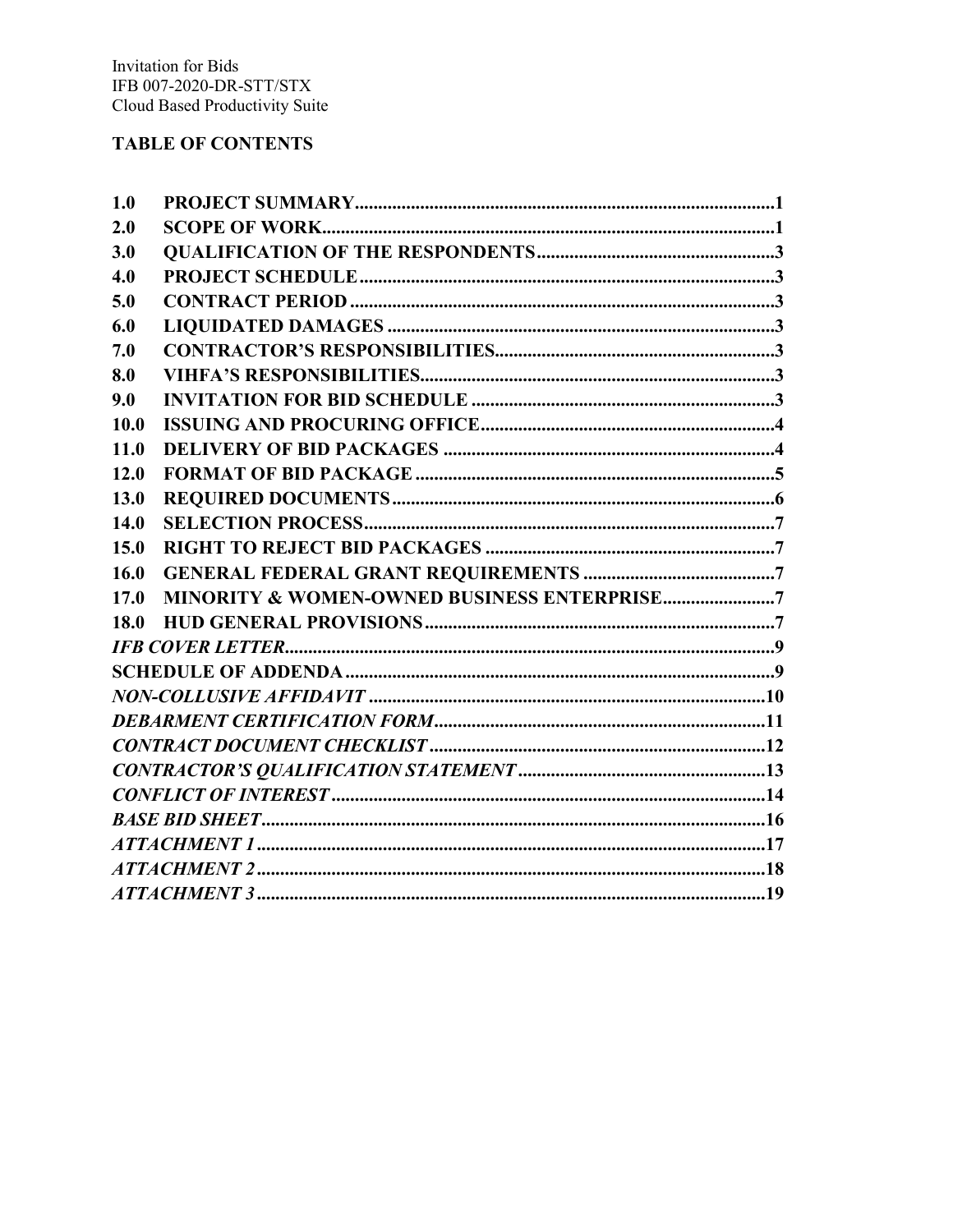# Virgin Islands Housing Finance Authority

### IFB  $007 - 2020 - DR - STT/STX$ INVITATION FOR BIDS CLOUD BASED PRODUCTIVITY SUITE

## <span id="page-2-0"></span>**1.0 PROJECT SUMMARY**

The Virgin Islands Housing Finance Authority ("VIHFA") is soliciting sealed bids from qualified vendors for the Upgrade of an Office 365 Cloud-Based Productivity Suite to a Microsoft 365 E5 Cloud-Based Productivity Suite (CBPS). The CBPS is a critical resource which is needed to provide the necessary support to our customers and allow our end-users to complete their daily operational tasks. Respondents are encouraged to provide multiple pricing options.

Currently, the VIHFA has an Office 365 E3 subscription with 90 user licenses and a Visio Online Plan 2 subscription with 7 user licenses. The Office 365 subscription should be upgraded to a Microsoft 365 E5 subscription with 100 user licenses (with anticipated growth to 130 licenses) and 10 Visio Online Plan 2 licenses (with anticipated growth to 15 licenses).

The VIHFA intends is to upgrade its secure cloud-based productivity suite environment with the latest features and technology available in the market place, to manage the growing number of end-users within its various locations. VIHFA will also be migrating its existing corporate email provider to the hosted Exchange Online email service. Bidders are required to quote for a complete cloud-based productivity suite of applications to satisfy this request. Please note, although we are looking for a cloud-based solution, our expectations are to be able to install the Office 365 suite locally on all VIHFA computer systems. The overall solution should be able to function in conjunction with one another, local and in the cloud-based environment.

## <span id="page-2-1"></span>**2.0 SCOPE OF WORK**

In order to obtain an integrated productivity solution which can operate within a private enterprise data environment and a Private Cloud based environment, VIHFA expects that:

- i. The CBPS is hosted in a highly secure and geographically redundant data center, located within the United States of America. No network and data sharing/replication to any data centers outside the boundaries of the country.
- ii. The respondent provides an email solution which is accessible from anywhere in the world, via multiple devices (Minimum 5 devices per user such as; tablets, smart phones, laptops, desktops etc.) and all the devices should have the capability to sync with one another.
	- a. Meeting/Calendar/Task list features;
	- b. Accessible via multiple web browsers available in the marketplace;
	- c. Email archiving and advanced security solutions such as end to end encryption;
	- d. Integration with audio conference bridge and video conference software solutions available in the marketplace; and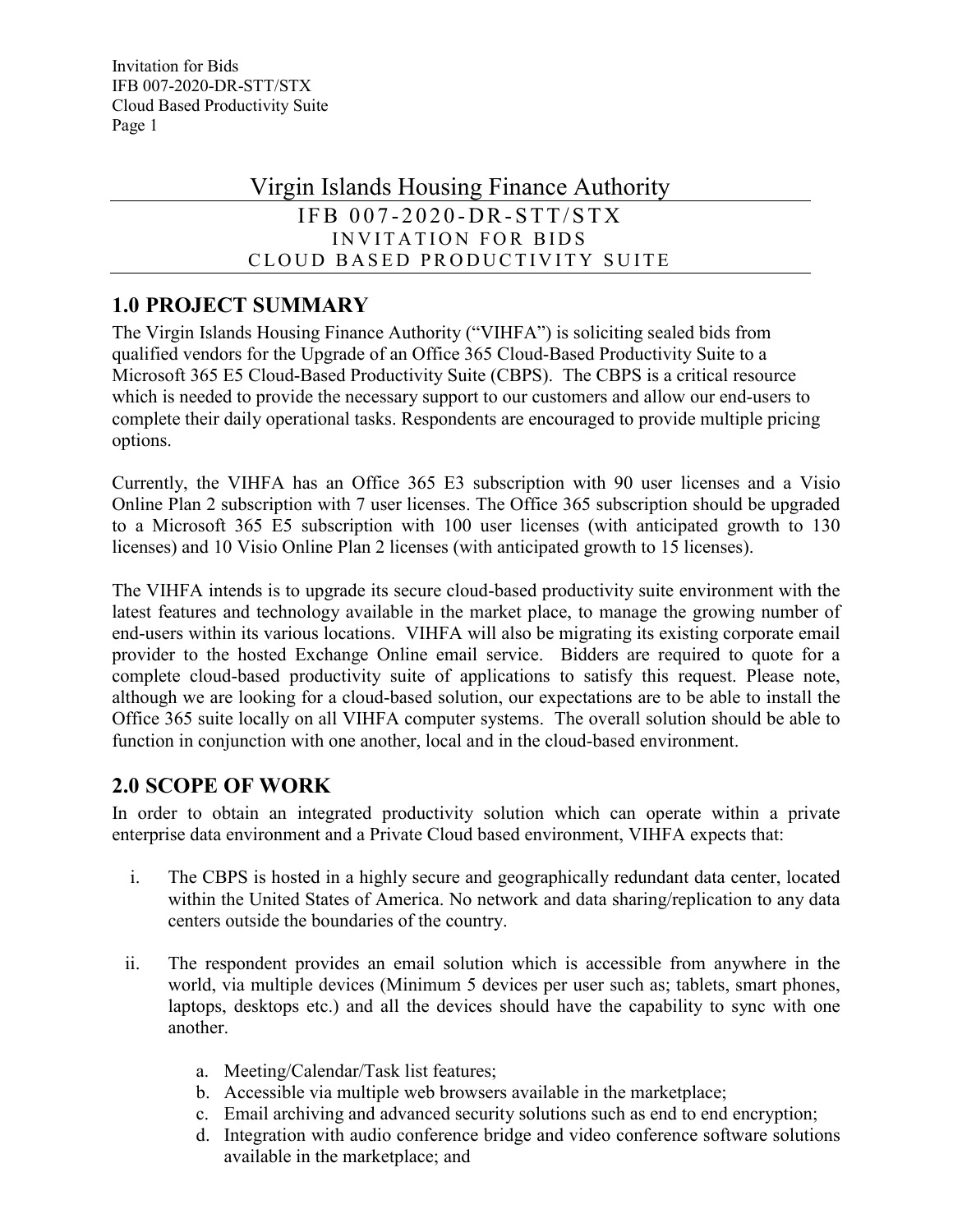- e. Integration with Concierge Management Software (for automatic setup of audio bridge or video conference meeting room/place along with URL to connect with these meeting services).
- iii. The CBPS should support an enterprise wide files sharing/ collaboration environment.
- iv. The CBPS should support online audio/ video conferencing on all PC/MAC laptops, tablets, and smartphone devices.
- v. The CBPS should have the capability to integrate with VIHFA's existing Active Directory server.
- vi. The CBPS should be compatible with VIHFA's current Desktop operating system environment (Windows 7/10).
- vii. The CBPS should support an online storage/ repository area for all end users to share files (Accessible from all devices after successful authentication).
- viii. The CBPS should support message broadcasting (One to one, one to Many, Many to many).
- ix. The proposed CBPS should be IPv4/ IPv6 Compliant, with dual stack compatibility.
- x. The CBPS objects are a part of widely accepted Industry standard for Email/Word/Spreadsheet/Presentation software solution, so that the VIHFA's documents are interoperable with its customers, business partners and regulators.
- xi. The CBPS should have the capability to create professional diagrams such as flowcharts, diagrams, organizational charts, floor plans and more via Microsoft Visio. We anticipate the need for fifteen (15) such licenses in total, as add on software
- xii. The CBPS should have Mobile Device Management and/or Enterprise Mobility Management capabilities to manage agency mobile devices (laptops, tablets and cellular phones) and personal devices in Bring Your Own Device (BYOD) scenarios.
- xiii. The CBPS should have a unified enterprise-grade anti-threat protection platform capable of preventative protection, post-breach detection and, automated investigation and response.
- xiv. The respondent provides the following options relative to training:
	- a. Online, webinar or CBT based training course.
	- b. Curriculum should include, but not be limited to admin console configuration, operation/functionalities, maintenance, support & administration for software/ /hardware/ Database/ OS/ Middleware, application architecture and components, installation, troubleshooting processes of a proposed cloud-based productivity suite/services.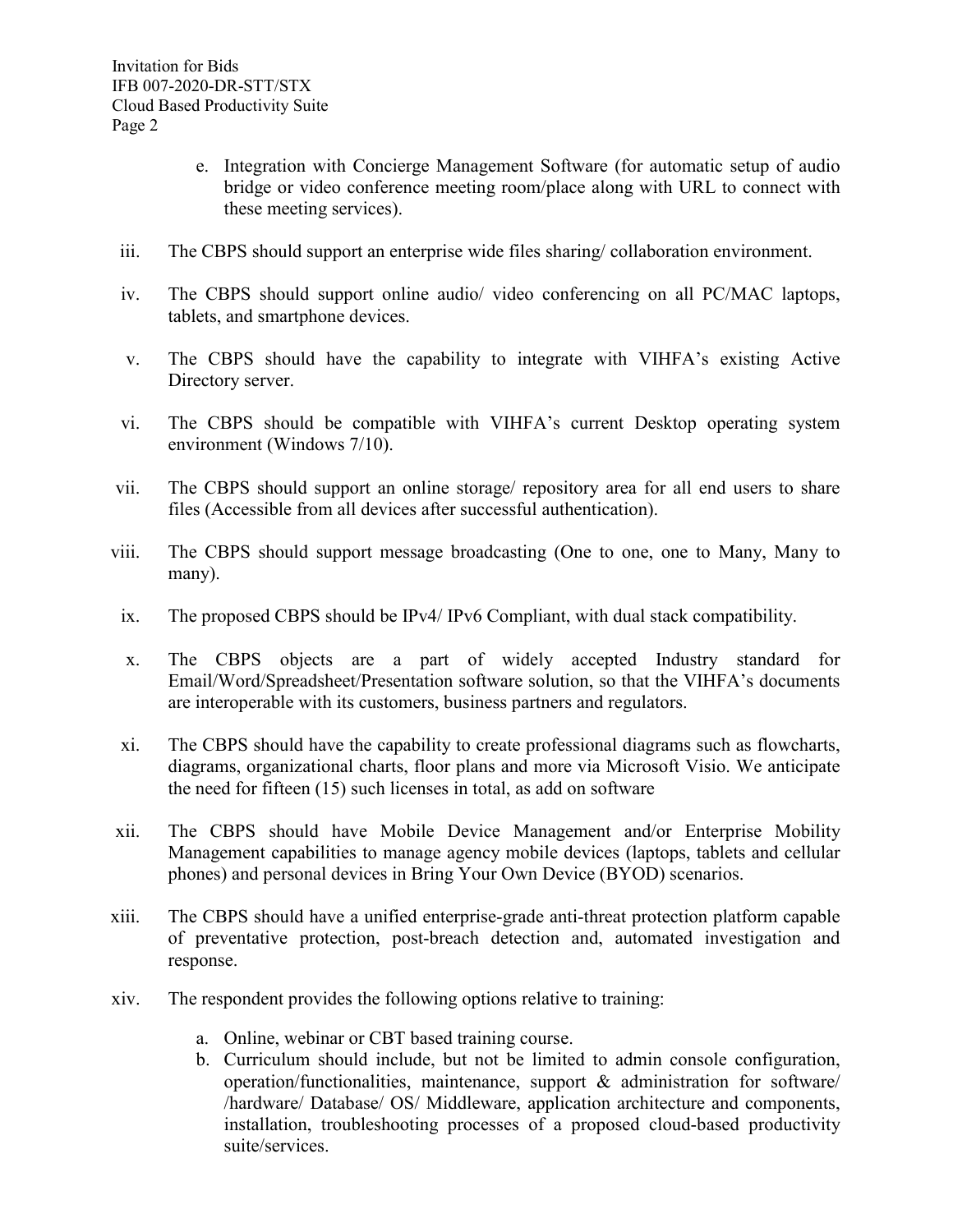> c. VIHFA is also requesting that refresher courses for high level administrators and end users, be available to staff on an annual basis. The refresher course can be conducted via video, webinars and offline documentation.

## <span id="page-4-0"></span>**3.0 QUALIFICATION OF THE RESPONDENTS**

The Respondent must be a recognized and authorized reseller of the products in order to submit a bid. Documentation shall be provided to certify this requirement.

### <span id="page-4-1"></span>**4.0 PROJECT SCHEDULE**

Delivery and installation schedules for the CBPS shall be provided to the VIHFA as soon as a vendor has been chosen and the contract has been signed. The VIHFA anticipates there will be an immediate need for the CBPS due to the launching of the CDBG-DR program, so we are requesting an expedited schedule for the delivery and installation of the CBPS.

## <span id="page-4-2"></span>**5.0 CONTRACT PERIOD**

The VIHFA will contract for a period of two (2) years agreement/subscription. At the VIHFA's discretion the subscription can be renewed for up to (2) two years subscription periods.

## <span id="page-4-3"></span>**6.0 LIQUIDATED DAMAGES**

Should the successful Respondent fail to commence or diligently perform according to the terms of the contract, the successful Respondent agrees to pay to the VIHFA, as liquidated damages, \$100.00 for each calendar or portion thereof that the successful Respondent fails to commence or diligently perform the work in accordance with the contract documents and/or is in violation of the contract. The liquidated damages shall first be deducted from any contract monies due but not yet paid to the successful Respondent, to the extent available.

## <span id="page-4-4"></span>**7.0 CONTRACTOR'S RESPONSIBILITIES**

- Bear all cost related to the preparation and submission of the bid package in response to this IFB solicitation.
- Provide a completed "Base Bid Sheet" with a price guaranteed for 90 days and provide the documentations as specified in this IFB solicitation.
- Be duly licensed in the U.S. Virgin Islands and provide proof of a valid USVI business license.
- Pay all taxes and fees as required by the local and federal statues
- Obtain and provide a copy of current Liability Insurance to cover any claims and damages occasioned by executing the Scope of Work.
- Complete the total project within 120 calendar days, subject to liquidated damages in the amount of \$100.00 for each day after the completion date.

## <span id="page-4-5"></span>**8.0 VIHFA'S RESPONSIBILITIES**

- Review all invoices and ensure payments.
- <span id="page-4-6"></span>• Work with the selected respondent to help facilitate the implementation of the solutions

# **9.0 INVITATION FOR BID SCHEDULE**

The following dates are proposed by the VIHFA. The deadlines associated with this IFB are further outlined: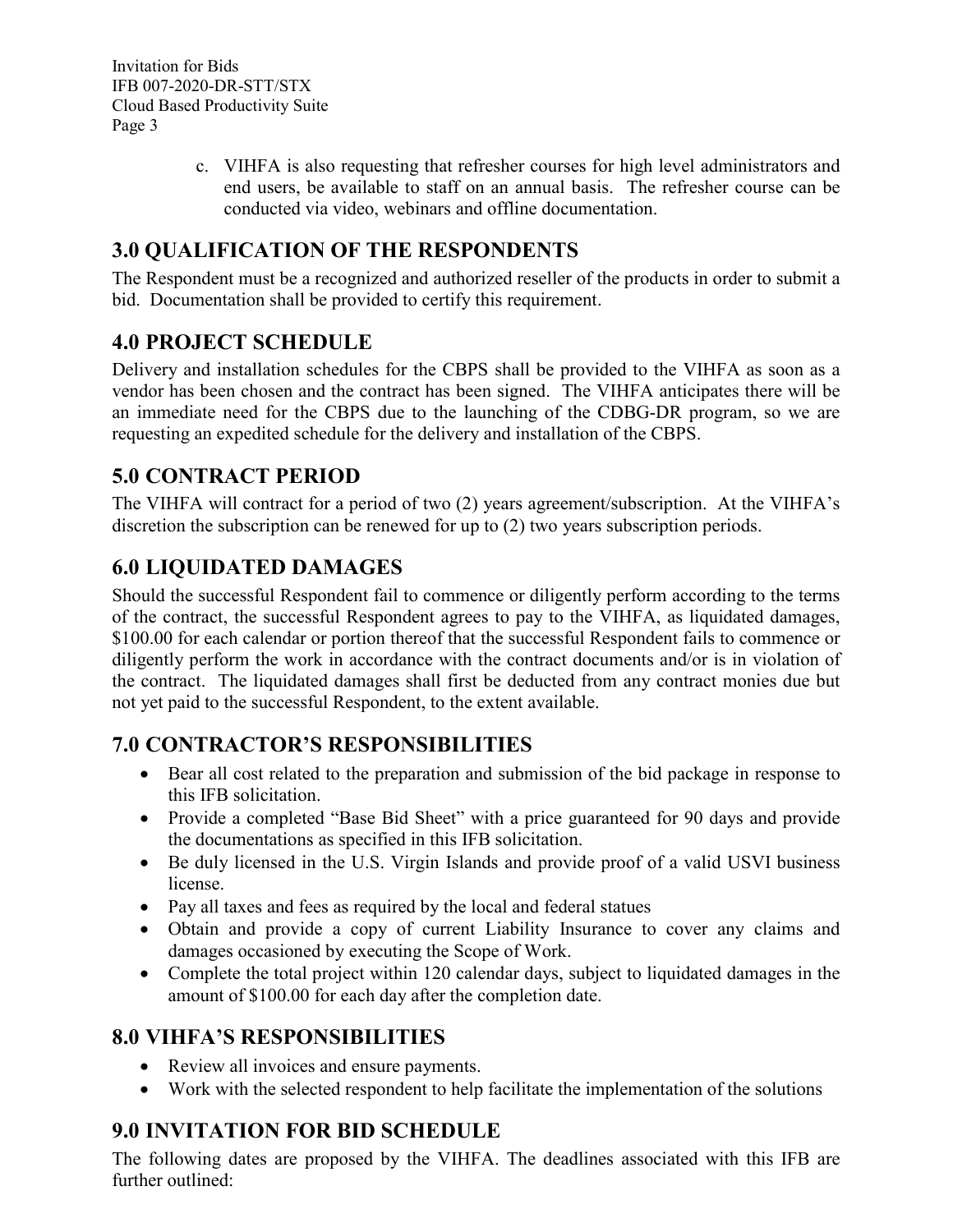| <b>IFB SCHEDULE</b>    | <b>DATE</b>       | <b>TIME</b>              |
|------------------------|-------------------|--------------------------|
| IFB Issue Date         | December 19, 2019 | $8:00$ a.m. $-4:00$ p.m. |
| IFB Submittal Deadline | December 31, 2019 | $11:00$ a.m.             |
| IFB Bid Opening        | December 31, 2019 | $11:15$ a.m.             |

The VIHFA-CDBG-DR reserve the right to change the IFB Schedule by issuing an Addendum at any time.

### <span id="page-5-0"></span>**10.0 ISSUING AND PROCURING OFFICE**

This IFB is being issued for the VIHFA. All general correspondence and inquiries about the IFB should be submitted in writing and sent to:

> Nicole Roberts Procurement/Contract Officer Virgin Islands Housing Finance Authority Community Development Block Grant – Disaster Recovery Program 3438 Kronprindsens Gade, GERS Complex 1<sup>st</sup> Floor, Suite 4 St. Thomas, VI 00802-6447 OR Email: nroberts@vihfa.gov Mark subject line for emails "IFB 007-2020-DR-STT/STX".

From the issue date of this IFB until a determination is made regarding the selection of a Contractor, all contacts concerning this IFB must be made through the Procurement/Contract Officer. Any violation of this condition is cause for the VIHFA to reject the contractor's package. The VIHFA will **not** be responsible for any oral information given by any employees.

Failure to ask questions, request changes or submit objections shall constitute the acceptance of all terms, conditions and requirements in this IFB. The issuance of a written addendum by the Procurement/Contract Officer is the **only** official method by which interpretation, clarification or additional information can be given. If the VIHFA amends this IFB, the Procurement/Contract Officer will email the addenda to all potential respondents.

The VIHFA will **not** be held responsible if any potential respondent does not provide current contact information to receive all addenda. It is the responsibility of the potential respondents to update all contact information and contact the Procurement/Contract Officer to ensure that they receive all addenda prior to the submittal of the bid package. The bid package will be considered non-responsive if all modifications are not incorporated.

## <span id="page-5-1"></span>**11.0 DELIVERY OF BID PACKAGES**

All responses to this IFB are to be submitted no later than **11:00 a.m. AST** on **December 31, 2019**. Submissions must be packaged in a sealed envelope, (1 original, 2 copies). The VIHFA will **not** consider fax or e-mail submission of a bid.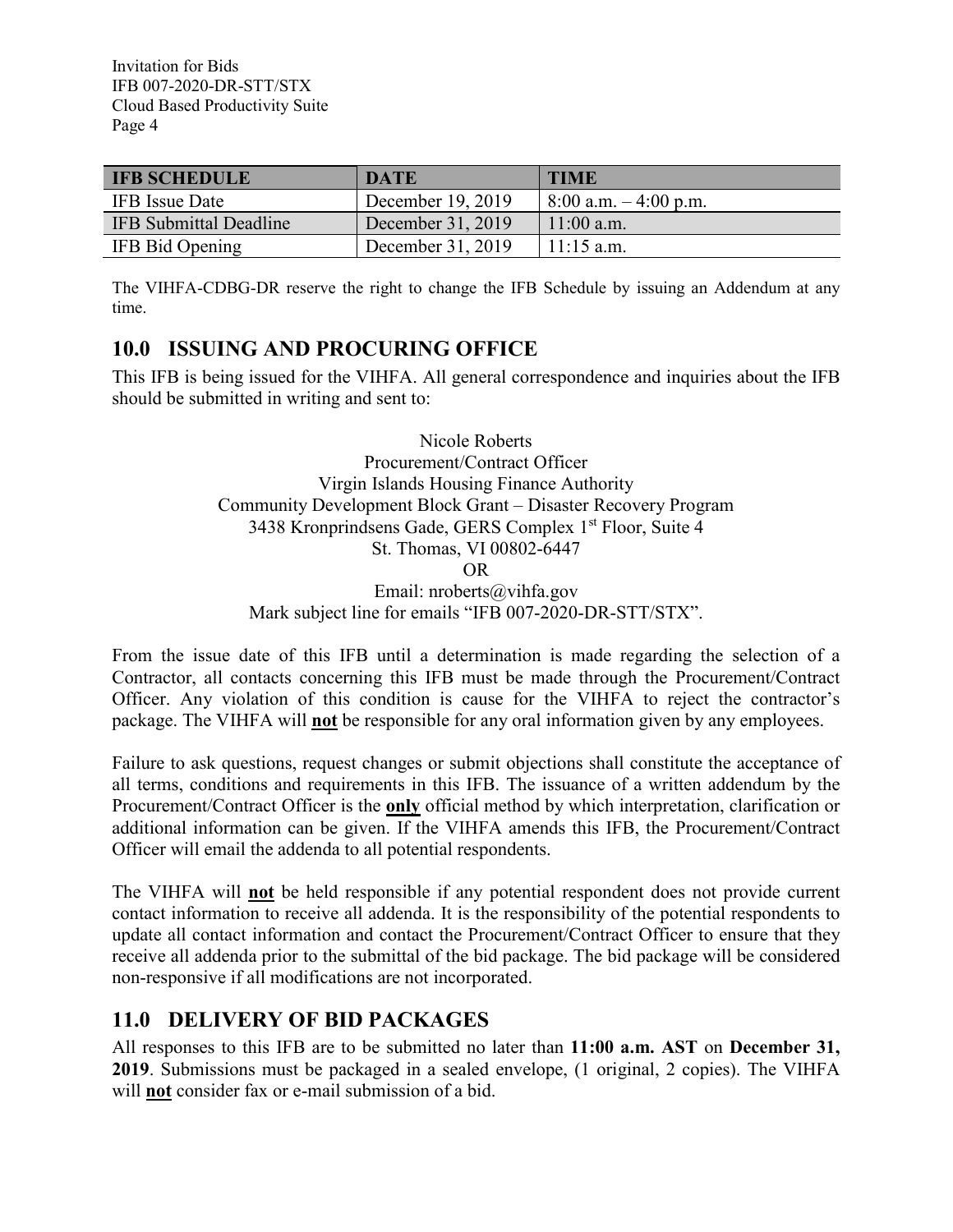Bid Packages must be submitted to:

### SEALED BID – DO NOT OPEN Virgin Islands Housing Finance Authority Community Development Block Grant – Disaster Recovery Program 3438 Kronprindsens Gade, GERS Complex 1st Floor, Suite 4 St. Thomas, VI 00802-6447 **IFB 007-2020-DR-STT/STX CLOUD BASED PRODUCTIVITY SUITE**

The envelope must be clearly marked. Failure to clearly mark each bid package with this information may cause the VIHFA to inadvertently open the bid package before official closing date and time. The VIHFA will mark all received bid packages with the date and time of receipt. Bids received after the official deadline will be considered **LATE** and will **not** be opened nor considered.

### <span id="page-6-0"></span>**12.0 FORMAT OF BID PACKAGE**

Each Respondent must adhere to the requirements of this section relative to the bid package content and format in order to simplify the review process and facilitate the maximum degree of comparison. Respondents should ensure that their bid package closely follows the sequence and organizational outline described in this section. Failure to meet the requirements as outlined will disqualify the respondent. To be considered for award, the bid package shall meet the following requirements.

- **A. Cover Letter** Complete and include **Enclosure Document A**. The Cover Letter should be on the company's letterhead with contact information and must be signed by an officer of the organization that is authorized to bind the company contractually to all of the commitments made in their submittal. The letter shall also include a statement of understanding for the work to be done. It shall state that the firm will be solely responsible for all aspects of the engagement including any portion that may be performed by its subcontractors, if any. It should make a positive commitment to perform the work required as specified to industry standards of workmanship and in a professional manner. It should also state that the bid package will remain in effect for a period of 90 days from the submission deadline and thereafter, until the firm withdraws it, or a contract is approved and executed, or the procurement is canceled, whichever occurs first. Respondents shall provide a description of experience with such requirements and affirmatively represent and certify that the respondent shall adhere to the terms and conditions set forth in the attachment. Respondent shall also confirm that the firm has not engaged in any unethical prices within the past five (5) year.
- **B. Non-Collusive Affidavit –** Complete **Enclosure Document B.** The form must be notarized.
- **C. Debarment Certification Form** Complete **Enclosure Document C**.
- **D. Contract Document Checklist Form** Complete **Enclosure Document D** and submit your current Business License. For this section, Respondent must provide evidence that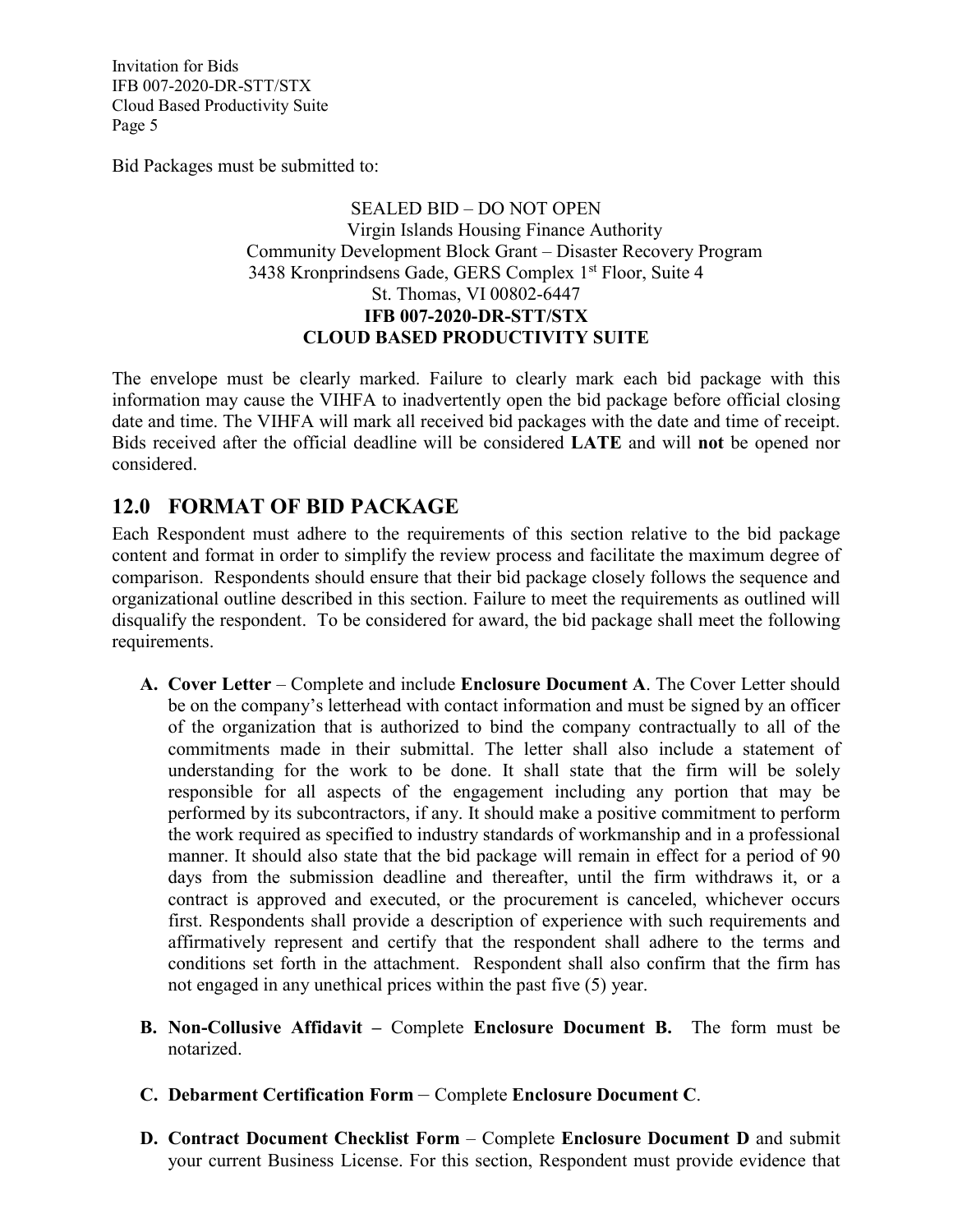> the company is licensed to provide the described services in the U.S. Virgin Islands. The Business License must be relevant to the Scope of Work for this solicitation.

- **E. Contractor's Qualifications Statement Form** Complete **Enclosure Document E**. For the Reference Section of the form, provide three (3) references for the most recent, relevant work comparable to the scope requested in this IFB and who would be willing to discuss your company's competency and performance must be provided. If you currently have more than three (3) references, a client listing with contact information should be provided as well.
- **F. Conflict of Interest** Complete **Enclosure Document F**.
- **G. Bid Sheet –** Complete **Enclosure Document G**. All bid pricing must be valid for 90 days from the submission deadline and thereafter until the company withdraws it, or a contract is approved and executed, or the procurement is canceled, whichever occurs first.

Each respondent must adhere to the requirements of this section relative to the proposal package content and format in order to simplify the review process and facilitate the maximum degree of comparison. Respondents should ensure that their proposal package closely follow the sequence and organizational outline described in this section.

### <span id="page-7-0"></span>**13.0 REQUIRED DOCUMENTS**

The successful respondent shall have ten (10) calendar days from the day the notice of selection is received to submit the following documents:

**A. Corporate Documents –** The successful respondent will be required to provide a copy of their Corporate Documents within ten (10) calendar days of receiving a notice of selection.

### • **Provide a copy of Corporate Documents** Corporation

- Copy of Articles of Incorporation & By Laws

Limited Liability Company (LLC)

- Copy of Articles of Organization
- Copy of Operating Agreement

Sole Proprietor

- Copy of Trade Name Certificate
- **B. Letter of Good Standing if Corporation or Certificate of Existence if LLC -** The successful respondent will be required to provide a copy of their Letter of Good Standing or Certificate of Existence within ten (10) calendar days of receiving a notice of selection. A copy of the receipt that demonstrates evidence of filing the company's Annual Report on June 30th of the current Year from the Office of Lieutenant Governor will be acceptable as well.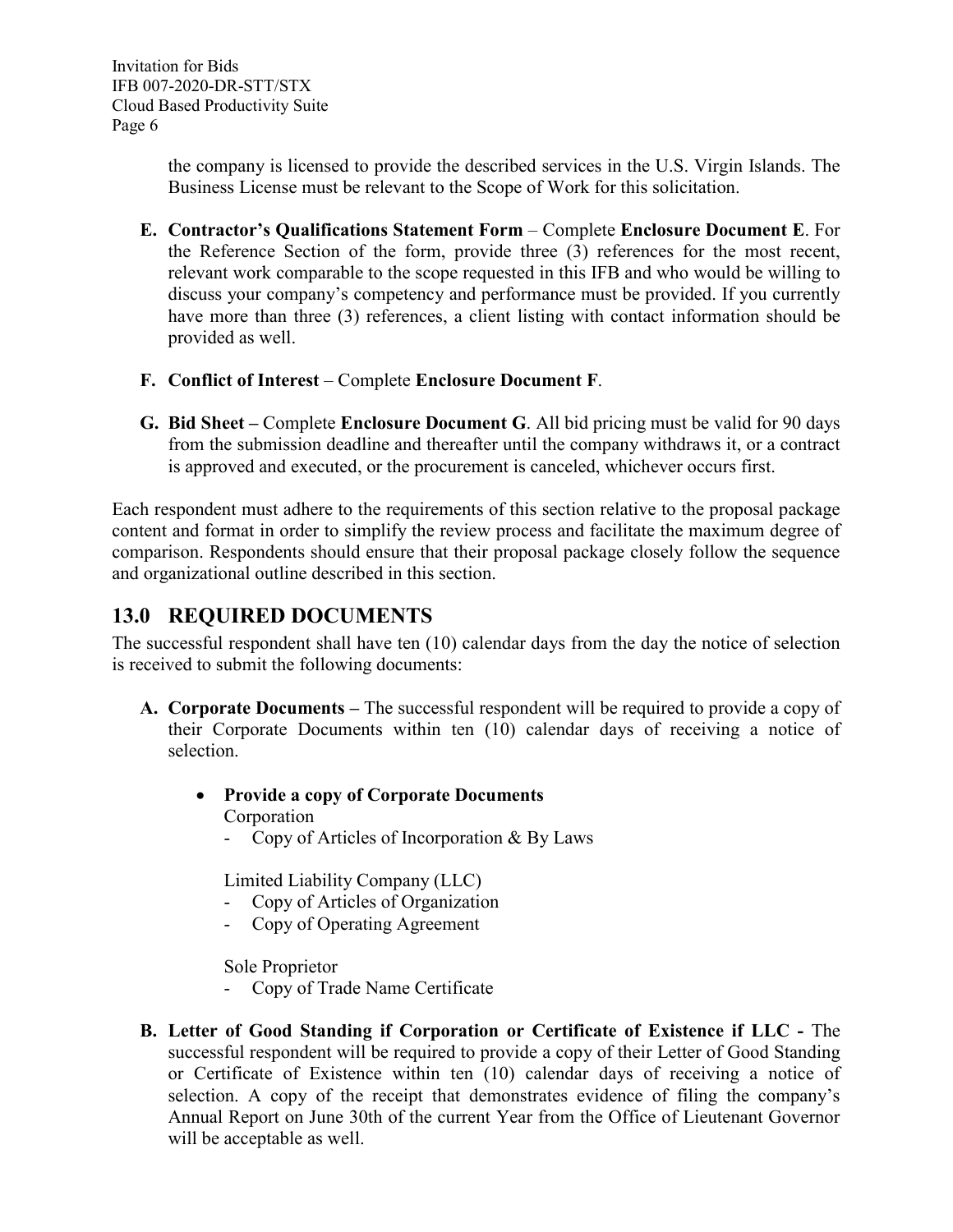- **C. Social Security Number (SSN) or Employer Identification Number (EIN) -** The successful respondent will be required to provide an official copy of their SSN or EIN within ten (10) calendar days of receiving a notice of selection.
- **D. Liability Insurance –** The successful respondent will be required to obtain and have in place Liability Insurance in an amount no less than Three Hundred Thousand Dollars (\$300,000.00). The Insurance policy shall name the VIHFA as an "Additional Insured". The successful respondent must provide a copy of the Liability Insurance within ten (10) calendar days of receiving a notice of selection.

Failure to provide the required documents within the stated time period may result in the proposals deemed non-responsive and may be immediately disqualified with no further consideration given for potential awarding of the contract.

## <span id="page-8-0"></span>**14.0 SELECTION PROCESS**

The VIHFA's Evaluation Committee Panel is responsible for evaluating all respondents' submittals. The Evaluation Committee Panel will consider the following criteria:

- The Contractor is duly organized, validly existing, qualified, licensed and insured to conduct business in the U.S. Virgin Islands.
- Lowest reasonable price and responsive bid package.

## <span id="page-8-1"></span>**15.0 RIGHT TO REJECT BID PACKAGES**

The VIHFA reserves the right to reject, without prejudice, any and all bids submitted in response to this solicitation. Further, Bids submitted in response to this solicitation become the property of the VIHFA and the VIHFA may use any idea or concept in a submitted bid, regardless of whether that bid is selected for award.

### <span id="page-8-2"></span>**16.0 GENERAL FEDERAL GRANT REQUIREMENTS**

Because the contract is being funded with federal funds, the contract shall be governed by certain federal terms and conditions for federal grants, such as the Office of Management and Budget ("OMB") applicable federal requirements.

### <span id="page-8-3"></span>**17.0 MINORITY & WOMEN-OWNED BUSINESS ENTERPRISE**

Respondents that are not M/WBEs are strongly encouraged to consider partnering, or other joint venture arrangements, with certified M/WBE firms to achieve the prescribed goals and to give M/WBE firms the opportunity to participate.

### <span id="page-8-4"></span>**18.0 HUD GENERAL PROVISIONS**

Because the contract is being funded with HUD funds, the contract shall be government by certain general HUD terms and conditions, attached as Attachment 2.

### **Enclosures**

- **1. Enclosure Document A Cover Letter**
- **2. Enclosure Document B Non-Collusive Affidavit**
- **3. Enclosure Document C Debarment Certification Form**
- **4. Enclosure Document D Contract Document Checklist Form**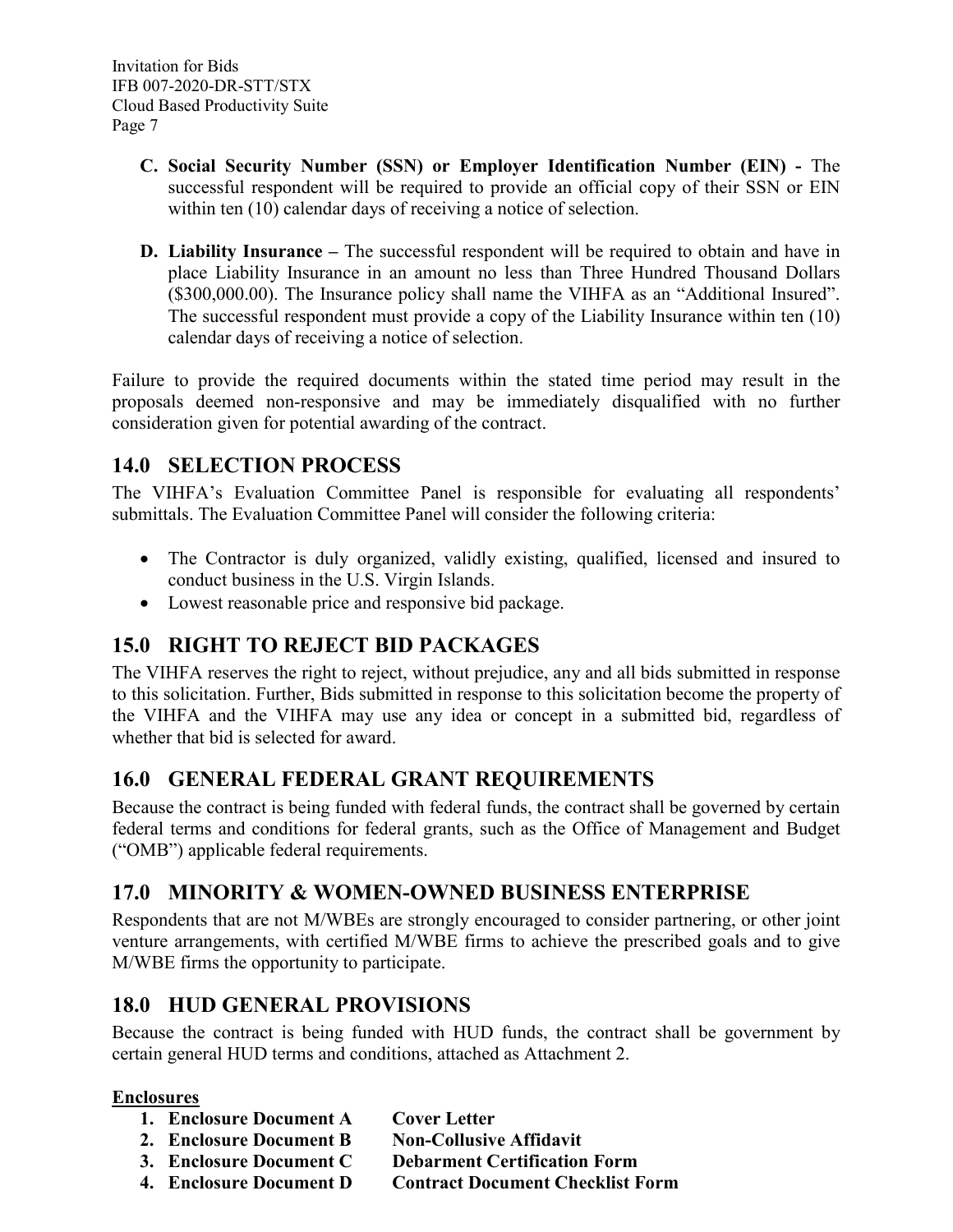- **5. Enclosure Document E Contractor's Qualification Statement Form**
	-
- **6. Enclosure Document F Conflict of Interest 7. Enclosure Document G** 
	-
- 

#### **Attachments**

- 
- 
- 
- **1. Attachment 1 Table 1 – End User Profile Requirements 2. Attachment 2 Enclosure Checklist**
- **3. Attachment 3 HUD General Provisions**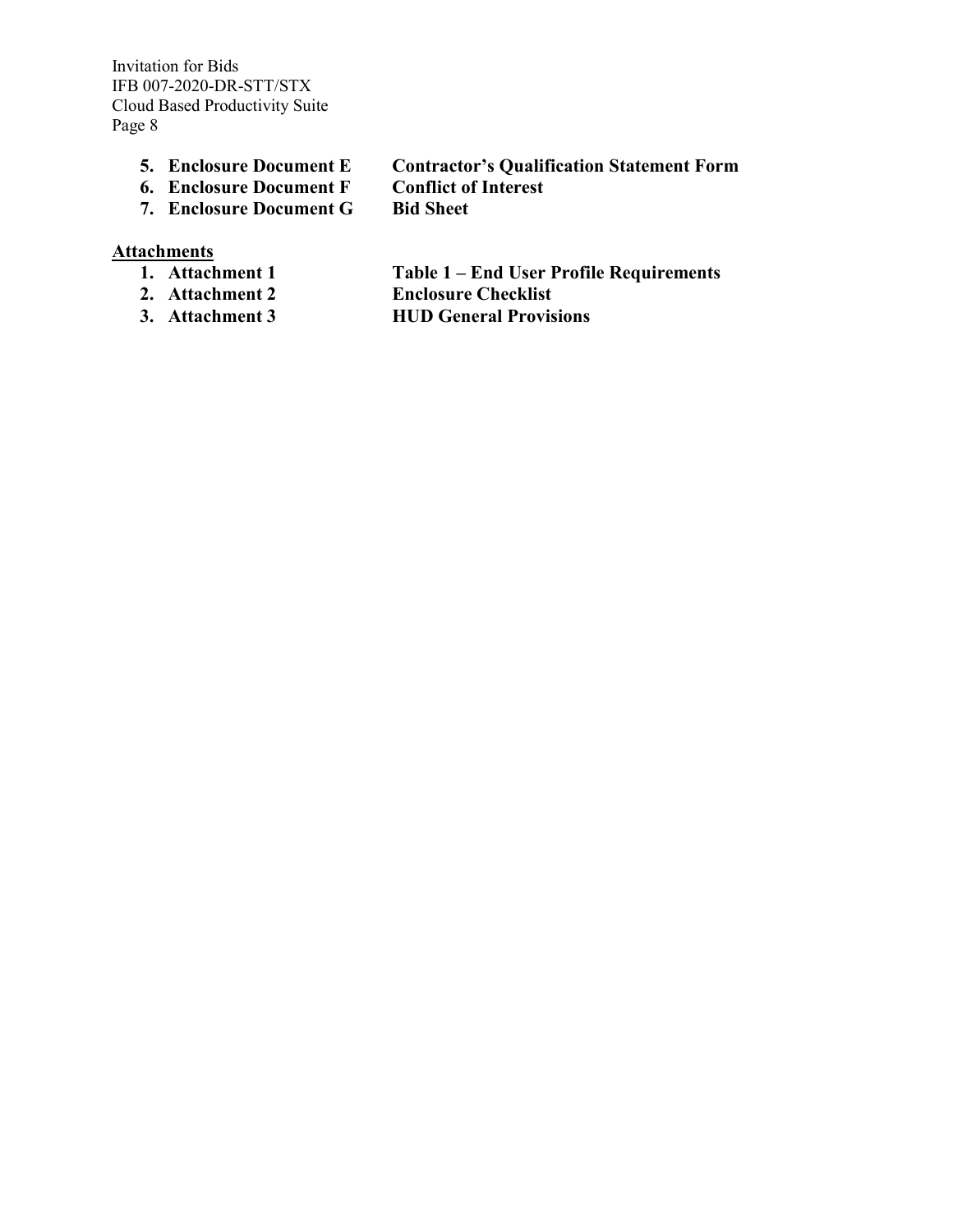# **ENCLOSURE DOCUMENT A**

Virgin Islands Housing Finance Authority *IFB COVER LETTER*

<span id="page-10-0"></span>

| <u>Bidder</u>                  |  |
|--------------------------------|--|
| Name:                          |  |
|                                |  |
|                                |  |
| <b>DUNS</b> #:                 |  |
| <b>Bidder's Contact Person</b> |  |
| Name:                          |  |
|                                |  |
|                                |  |

#### <span id="page-10-1"></span>**SCHEDULE OF ADDENDA**

(I) or (We) acknowledge receipt of the Addenda to the IFB Package hereinafter named, for the project(s) included in this IFB and declare that (I) or (We) accept these Addenda and that every change is included in this proposal.

| Addendum Number<br><u> 1989 - Johann Stein, mars an t-Amerikaansk kommunister (</u> | Date |
|-------------------------------------------------------------------------------------|------|
| Addendum Number                                                                     |      |
| Addendum Number<br><u> 1980 - Andrea Andrew Maria III (m. 195</u>                   |      |
| Addendum Number                                                                     |      |
| <b>Bidder's Authorized Representative</b><br>Name:                                  |      |
| Title:                                                                              |      |
|                                                                                     |      |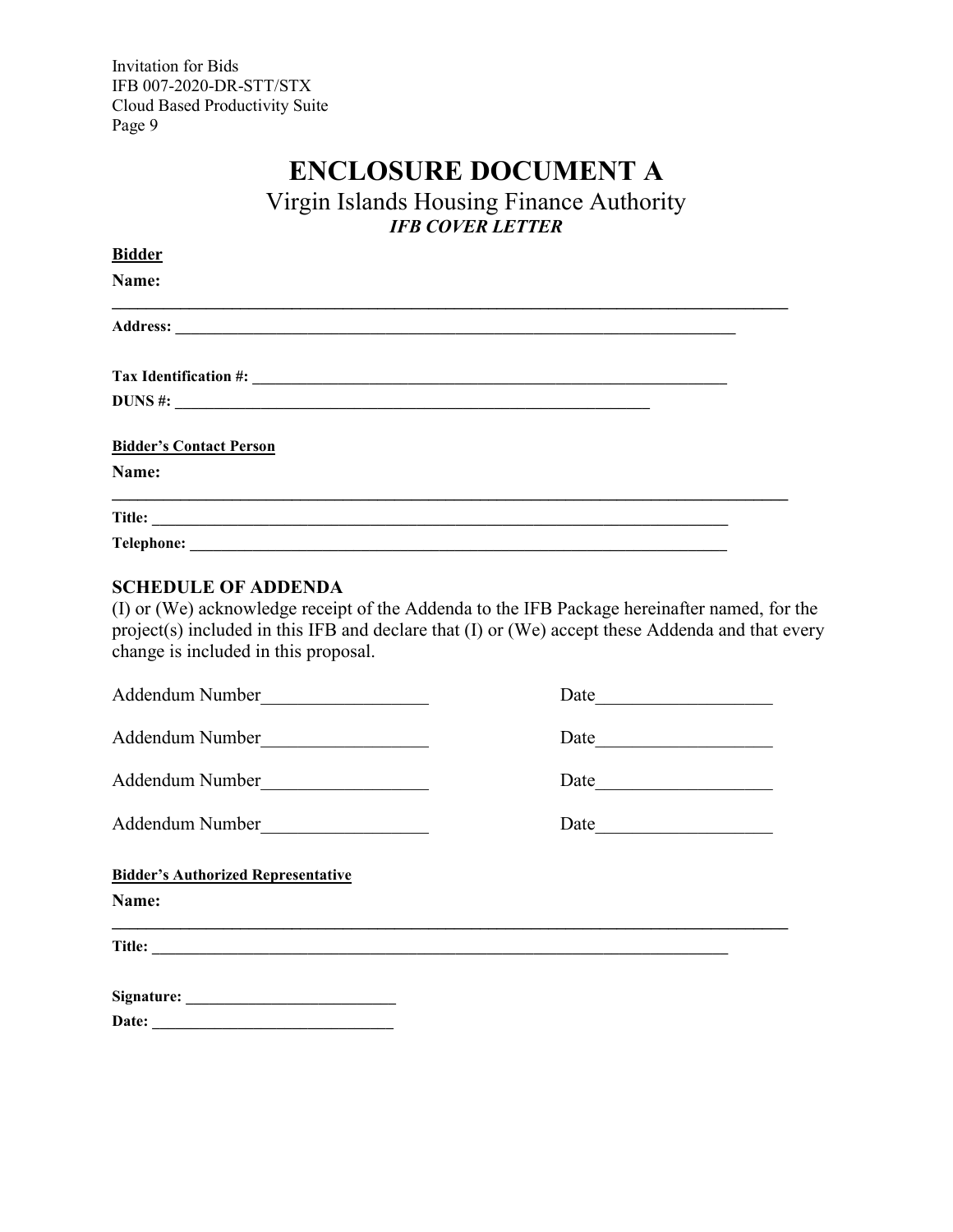# **ENCLOSURE DOCUMENT B**

Virgin Islands Housing Finance Authority *NON-COLLUSIVE AFFIDAVIT*

\_\_\_\_\_\_\_\_\_\_\_\_\_\_\_\_\_\_\_\_\_\_\_\_\_\_\_\_\_\_\_\_\_\_\_\_\_\_\_\_, being first duly sworn, deposes and says:

<span id="page-11-0"></span>That he/she is  $($ a partner or  $)$ officer of the firm of, etc.) the party making the foregoing proposal or proposal cost, that such proposal/bid or proposal cost/bid cost is genuine and not collusive or sham; that said proponent has not colluded, conspired, connived or agreed directly or indirectly, with any proponent or person, to put in a sham proposal cost or to refrain from bidding and has not in any manner directly or indirectly sought by agreement or collusion or communication or conference, with any person, to fix the proposal cost of the affinity or of any other proponent, or to fix any overhead, profit or cost element of said cost proposal, or of that of any other proponent, or to secure any advantage against the Virgin Islands Housing Finance Authority or any person interested in the proposed contract; and that all statements in said proposal or cost proposal are true.

> \_\_\_\_\_\_\_\_\_\_\_\_\_\_\_\_\_\_\_\_\_\_\_\_\_\_\_\_\_\_\_\_\_\_\_\_\_\_\_\_\_\_\_\_\_\_\_\_\_\_\_\_\_ (Name of Respondent, if the Respondent is a Corporation)

\_\_\_\_\_\_\_\_\_\_\_\_\_\_\_\_\_\_\_\_\_\_\_\_\_\_\_\_\_\_\_\_\_\_\_\_\_\_\_\_\_\_\_\_\_\_\_\_\_\_\_\_\_\_ (Name of Respondent, if the Respondent is a Limited Liability Corporation)

(Name of the Respondent, if the Respondent is a Sole Proprietor)

Subscribed and sworn to before me on the Island of \_\_\_\_\_\_\_\_\_\_\_\_\_\_\_\_\_\_\_\_\_\_, this  $\frac{day \text{ of } y}{x}$ , 2019, by  $\frac{1}{x}$ of legal age, \_\_\_\_\_\_\_\_\_\_\_\_\_\_\_\_\_\_\_\_\_\_\_\_\_\_\_\_\_\_\_\_\_\_\_\_\_\_\_\_\_\_\_\_\_\_\_\_\_\_\_\_\_\_\_\_\_\_\_\_\_\_\_\_

(Trade or Corporation)

and personally, known to me.

(SEAL)

Notary Public

 $\mathcal{L}_\mathcal{L}$  , which is a set of the set of the set of the set of the set of the set of the set of the set of the set of the set of the set of the set of the set of the set of the set of the set of the set of the set of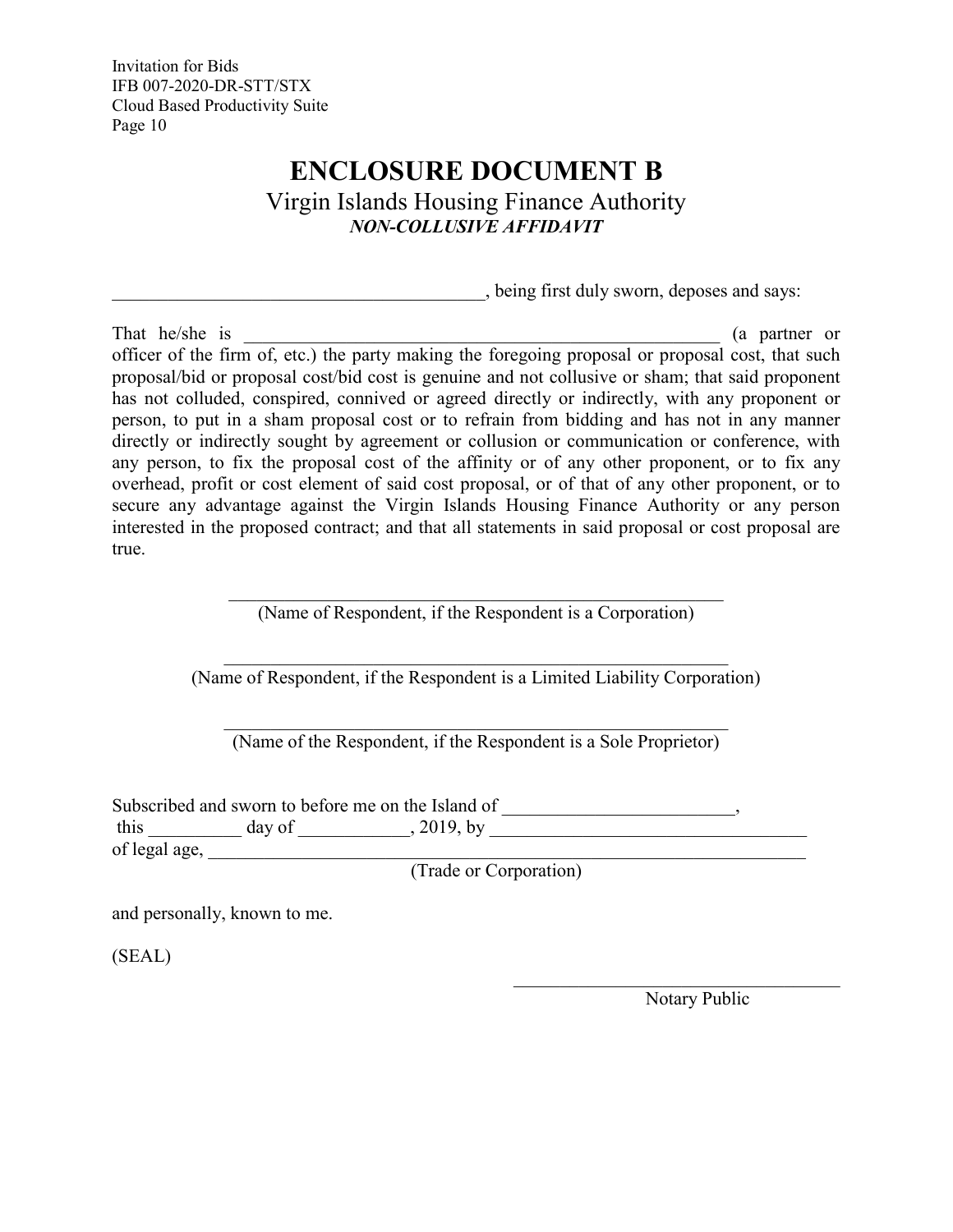### **ENCLOSURE DOCUMENT C** Virgin Islands Housing Finance Authority *DEBARMENT CERTIFICATION FORM*

### *Certification Regarding Debarment, Suspension and Ineligibility \_\_\_\_\_\_\_\_\_\_\_\_\_\_\_\_\_\_\_\_\_\_\_\_\_\_\_\_\_\_\_\_\_\_\_\_\_\_\_\_\_\_\_\_\_\_\_\_\_\_\_\_\_\_\_\_\_\_\_\_\_\_\_\_\_\_*

<span id="page-12-0"></span>*\_\_\_\_\_\_\_\_\_\_\_\_\_\_\_\_\_\_\_\_\_\_\_\_\_\_\_\_\_\_\_\_\_\_\_\_\_\_\_\_\_\_\_\_\_\_\_\_\_\_\_\_\_\_\_\_\_\_\_\_\_\_\_\_\_\_*

- 1) The respondent certifies, by submission of this IFB Response, that neither it nor its principals are presently debarred, suspended, proposed for debarment, declared ineligible, or voluntarily excluded from participation in any federal or local programs in the Territory or any Federal department or agency.
- 2) The respondent will provide immediate written notice to whom this Certification is submitted if at any time the Proposer learns its certification was erroneous when submitted or has become erroneous by reason of changed circumstances.
- 3) The respondent shall not knowingly enter any agreement/subcontractor relationship lower tier covered transaction with a person who is debarred, suspended, declared ineligible, or voluntarily excluded from participation in this procurement, unless authorized by the department or agency with which this procurement originated.
- 4) Signing this Certification without disclosing all pertinent information about a debarment or suspension shall result in rejection of the offer or cancellation of a contract. The VIHFA may also exercise any other remedy available by law.
- 5) Where the respondent is unable to certify to any of the statements in this certification, such respondent shall attach an explanation to this IFB Response.

Name and Title of Authorized Representative

\_\_\_\_\_\_\_\_\_\_\_\_\_\_\_\_\_\_\_\_\_\_\_\_\_\_\_\_

Signature Date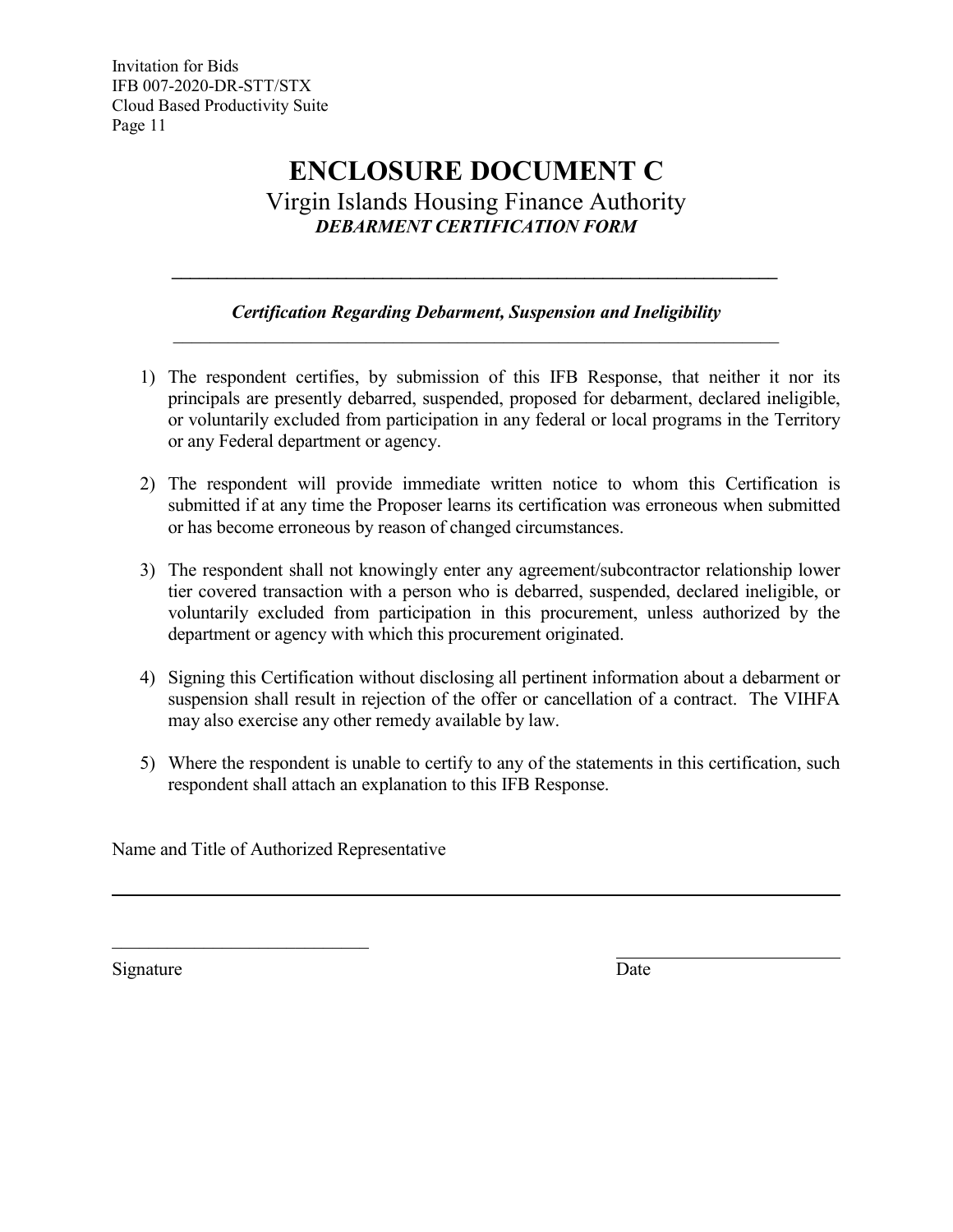# **ENCLOSURE DOCUMENT D**

Virgin Islands Housing Finance Authority *CONTRACT DOCUMENT CHECKLIST*

<span id="page-13-0"></span>

| <b>Contact Person:</b><br>Telephone Number: Office                  | Mobile                                                                                                                                                                               |
|---------------------------------------------------------------------|--------------------------------------------------------------------------------------------------------------------------------------------------------------------------------------|
| 1. Contractor Corporate Documents                                   |                                                                                                                                                                                      |
| <b>Corporation</b>                                                  | Copy of Articles of Incorporation & By Laws<br>Letter of Good Standing from Office of the Lt. Governor/Copy of<br>receipt demonstrating Annual Report is filed.                      |
| <b>LLC</b>                                                          | Copy of Articles of Organization<br>Copy of Operating Agreement<br>Certificate of Existence from Office of the Lt. Governor/Copy of<br>receipt demonstrating Annual Report is filed. |
| Sole Proprietor Copy of Trade Name Certificate                      |                                                                                                                                                                                      |
| 2. Current business license                                         | Expiration date: $\frac{1}{20}$<br>Type of business license:                                                                                                                         |
|                                                                     | 3. Employer Identification Number (EIN)/Social Security Number (SSN):                                                                                                                |
| 4. __ Insurance Binder                                              | Expiration date: $\frac{1}{20}$<br>Type of Insurance: ____ General Liability ____ Automobile ____ Errors and Omissions                                                               |
|                                                                     | 5. Workers Compensation Insurance Expiration date: 1.100                                                                                                                             |
|                                                                     |                                                                                                                                                                                      |
|                                                                     |                                                                                                                                                                                      |
| 2. Proposals Bids Signed Evaluation Spreadsheet                     |                                                                                                                                                                                      |
|                                                                     |                                                                                                                                                                                      |
|                                                                     | Final Review Date: $/20$ Date Submitted: $/20$                                                                                                                                       |
|                                                                     | Date approved:                                                                                                                                                                       |
| Legal Counsel: New York Counsel:                                    | Date approved:                                                                                                                                                                       |
| Date submitted to Executive Director for Contract Approval: _/_/20_ |                                                                                                                                                                                      |
| <b>Outstanding Issues:</b>                                          | Suggested # of Days in Contract $\frac{1}{2}$<br>Mobilization/Payment Terms                                                                                                          |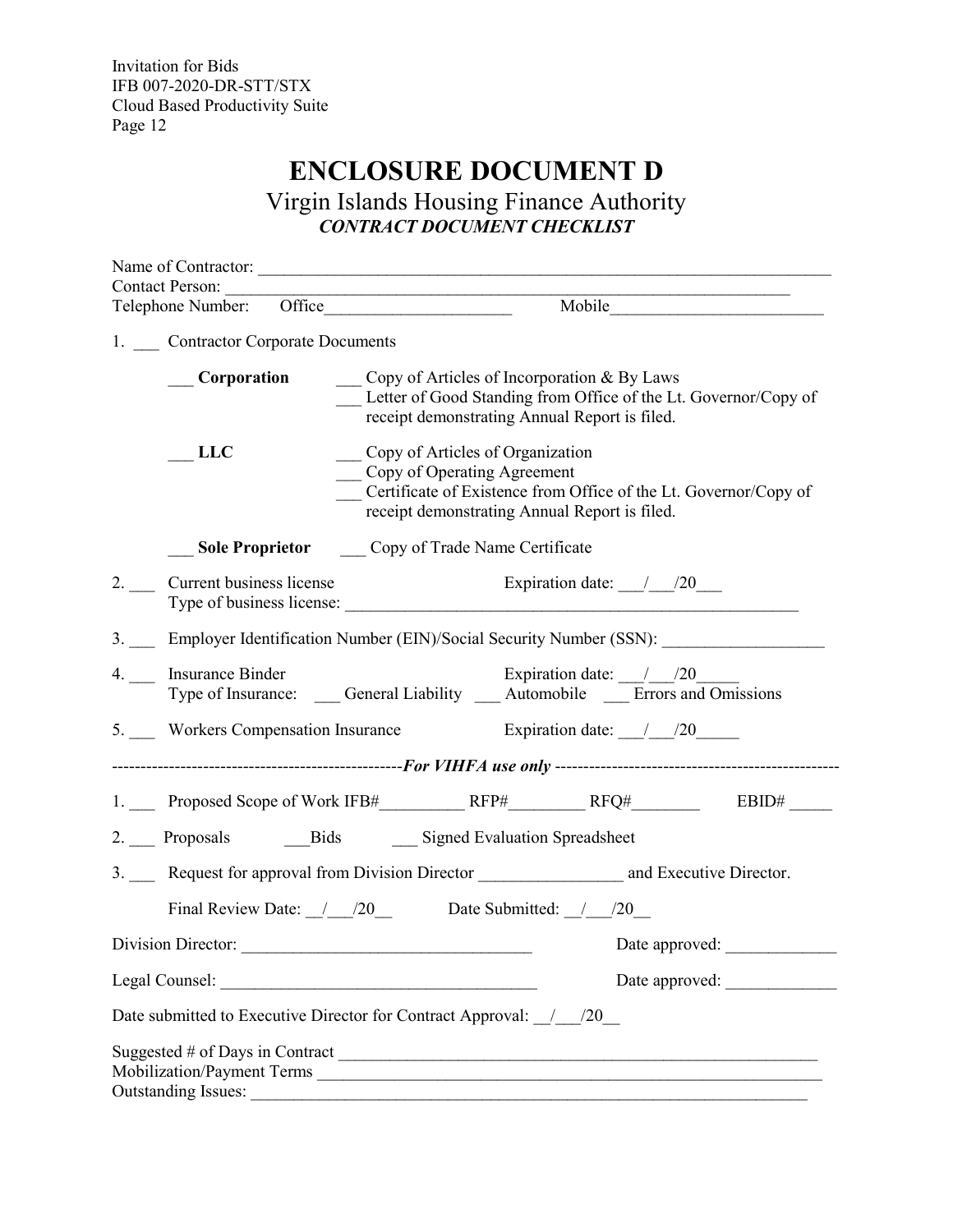# **ENCLOSURE DOCUMENT E**

Virgin Islands Housing Finance Authority *CONTRACTOR'S QUALIFICATION STATEMENT*

<span id="page-14-0"></span>

| Name of License Holder:                                                                                                                                                                                                                                                 |        |                |
|-------------------------------------------------------------------------------------------------------------------------------------------------------------------------------------------------------------------------------------------------------------------------|--------|----------------|
| Name of Company/DBA (if any):                                                                                                                                                                                                                                           |        |                |
| Legal Status: (check one) Corp. LLC Partnership Sole Proprietorship                                                                                                                                                                                                     |        |                |
|                                                                                                                                                                                                                                                                         |        |                |
|                                                                                                                                                                                                                                                                         |        |                |
|                                                                                                                                                                                                                                                                         |        |                |
| Website address (if any):                                                                                                                                                                                                                                               |        |                |
| Number of Years licensed to conduct business in the U.S. Virgin Islands                                                                                                                                                                                                 |        |                |
| Number of Cloud Based Services completed in the last 5 Years _____________, Average value<br>of these Contracts \$                                                                                                                                                      |        |                |
| Do you have current Liability Insurance Coverage? □Yes □No If yes, value \$                                                                                                                                                                                             |        |                |
| Have you ever failed to complete a project, been fired and/or sued by one of your clients?<br>(If yes, explain on another sheet, the circumstances and outcome)                                                                                                         |        |                |
|                                                                                                                                                                                                                                                                         |        |                |
|                                                                                                                                                                                                                                                                         |        |                |
|                                                                                                                                                                                                                                                                         |        |                |
| Are there or have there been any; Claims, Arbitration, Judgments or Liens against you?<br>(If yes, explain on another sheet, the circumstances and outcome)                                                                                                             |        |                |
|                                                                                                                                                                                                                                                                         |        |                |
| List three references of previous clients and their contact numbers that can be contacted for their                                                                                                                                                                     |        |                |
| input concerning your ability to perform the Scope of Services:                                                                                                                                                                                                         |        |                |
| 1)<br><u> 1989 - Johann John Stone, market fan it ferstjer fan it ferstjer fan it ferstjer fan it ferstjer fan it fers</u>                                                                                                                                              |        | Contact Number |
| 2) $\overline{\phantom{a}}$                                                                                                                                                                                                                                             |        | Contact Number |
|                                                                                                                                                                                                                                                                         |        | Contact Number |
| List your current Projects under Contract (Clients Name), Value (Contract Value) and                                                                                                                                                                                    |        |                |
| Percentage of Completion:<br><u> 1989 - Johann Harry Harry Harry Harry Harry Harry Harry Harry Harry Harry Harry Harry Harry Harry Harry Harry Harry Harry Harry Harry Harry Harry Harry Harry Harry Harry Harry Harry Harry Harry Harry Harry Harry Harry Ha</u><br>1) | Value: | $\%$           |
| <u> 1989 - Johann Barbara, martin din Barbara, martin din Barbara, martin din Barbara, martin din Barbara, martin</u><br>2)                                                                                                                                             | Value: | $\%$           |
| 3)                                                                                                                                                                                                                                                                      | Value: | $\%$           |

Certification of truth of the above Statements, by: \_\_\_\_\_\_\_\_\_\_\_\_\_\_\_\_\_\_\_\_\_ Title: \_\_\_\_\_\_\_\_\_\_\_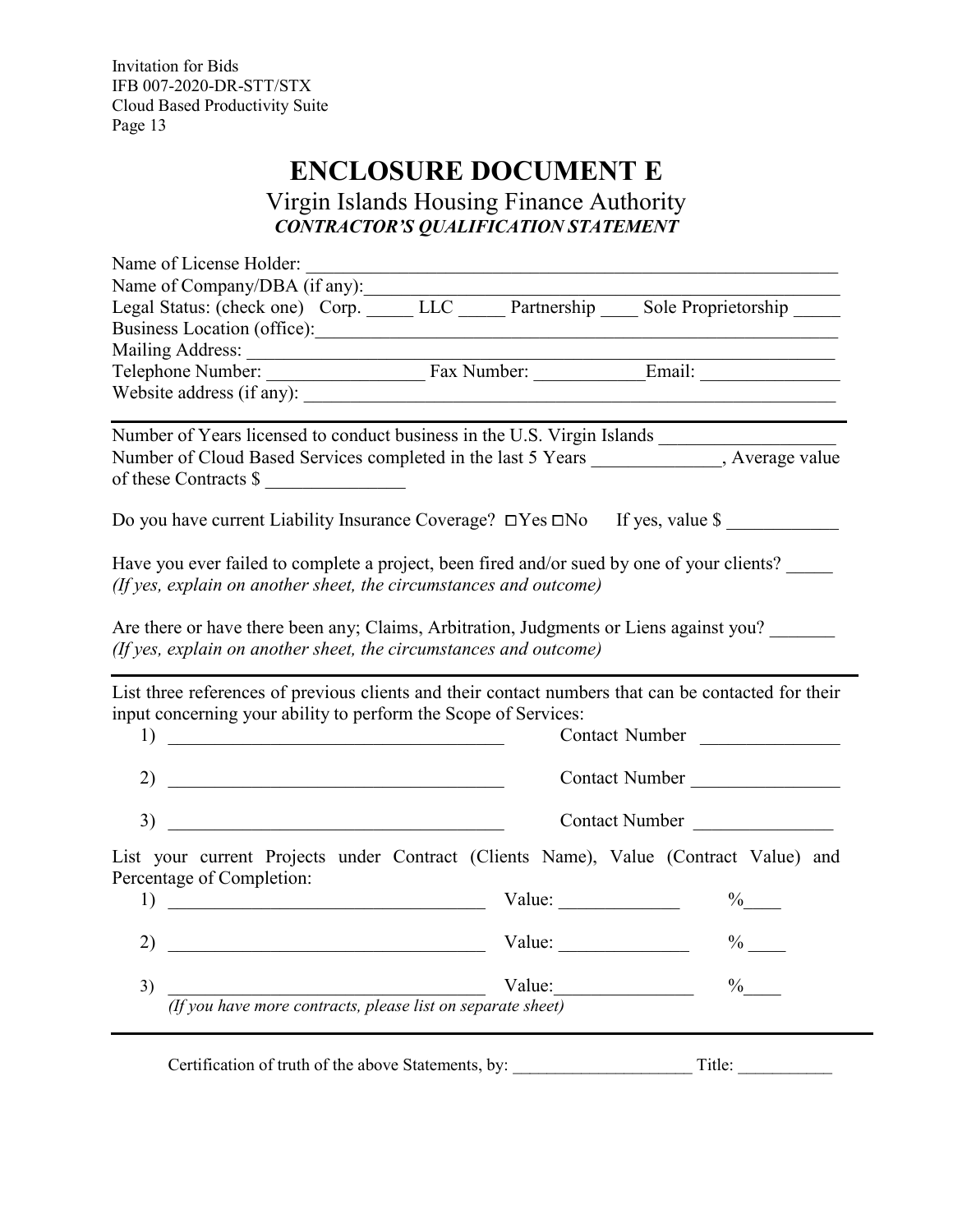# **ENCLOSURE DOCUMENT F**

Virgin Islands Housing Finance Authority *CONFLICT OF INTEREST*

<span id="page-15-0"></span>**By signing this form, the Respondent certifies that, to the best of its knowledge and belief, there are no relevant facts or circumstances that could give rise to an organizational or personal conflict of interest, for the organization or any of its staff, and that the Respondent, subcontractor, employee, or consultant has disclosed all such relevant information if such a conflict of interest appears to exist to a reasonable person with knowledge of the relevant facts (or if such a person would question the impartiality of the Respondent, subcontractor, employee, or consultant).**

Conflicts may arise in but not limited to the following situations:

- (a) Unequal access to information. A potential respondent, subcontractor, employee, or consultant has access to non-public information through its performance on a government contract for disaster recovery services in the Virgin Islands.
- (b) Biased ground rules. A potential respondent, subcontractor, employee, or consultant has worked, in one government contract, or program, on the basic structure or ground rules of another government contract for disaster recovery services in the Virgin Islands.
- (c) Impaired objectivity. A potential respondent, subcontractor, employee, or consultant, or member of their immediate family (spouse, parent, or child) has financial or other interests that would impair, or give the appearance of impairing, impartial judgment in the evaluation of government programs, in offering advice or recommendations to the government, or in providing technical assistance or other services to recipients of Federal funds as part of its contractual responsibility.
- 1) Proposer must provide the disclosure described above on any actual or potential conflict of interest (or apparent conflict of interest) regardless of their opinion that such a conflict or potential conflict (or apparent conflict of interest) would not impair their objectivity.
- 2) In a case in which an actual or potential conflict (or apparent conflict of interest) is disclosed, the VIHFA will take appropriate actions to eliminate or address the actual or potential conflict, including but not limited to mitigating or neutralizing the conflict, when appropriate, through such means as ensuring a balance of views, disclosure with the appropriate disclaimers, or by restricting or modifying the work to be performed to avoid or reduce the conflict. In this clause, the term "potential conflict" means reasonably foreseeable conflict of interest.
- 3) The Respondent, subcontractor, employee, or consultant agrees that if "impaired objectivity", or an actual or potential conflict of interest (or apparent conflict of interest) is discovered after the award is made, it will make a full disclosure in writing to the contracting officer. This disclosure shall include a description of actions that the Proponent has taken or proposes to take to avoid, mitigate, or neutralize the actual or potential conflict (or apparent conflict of interest).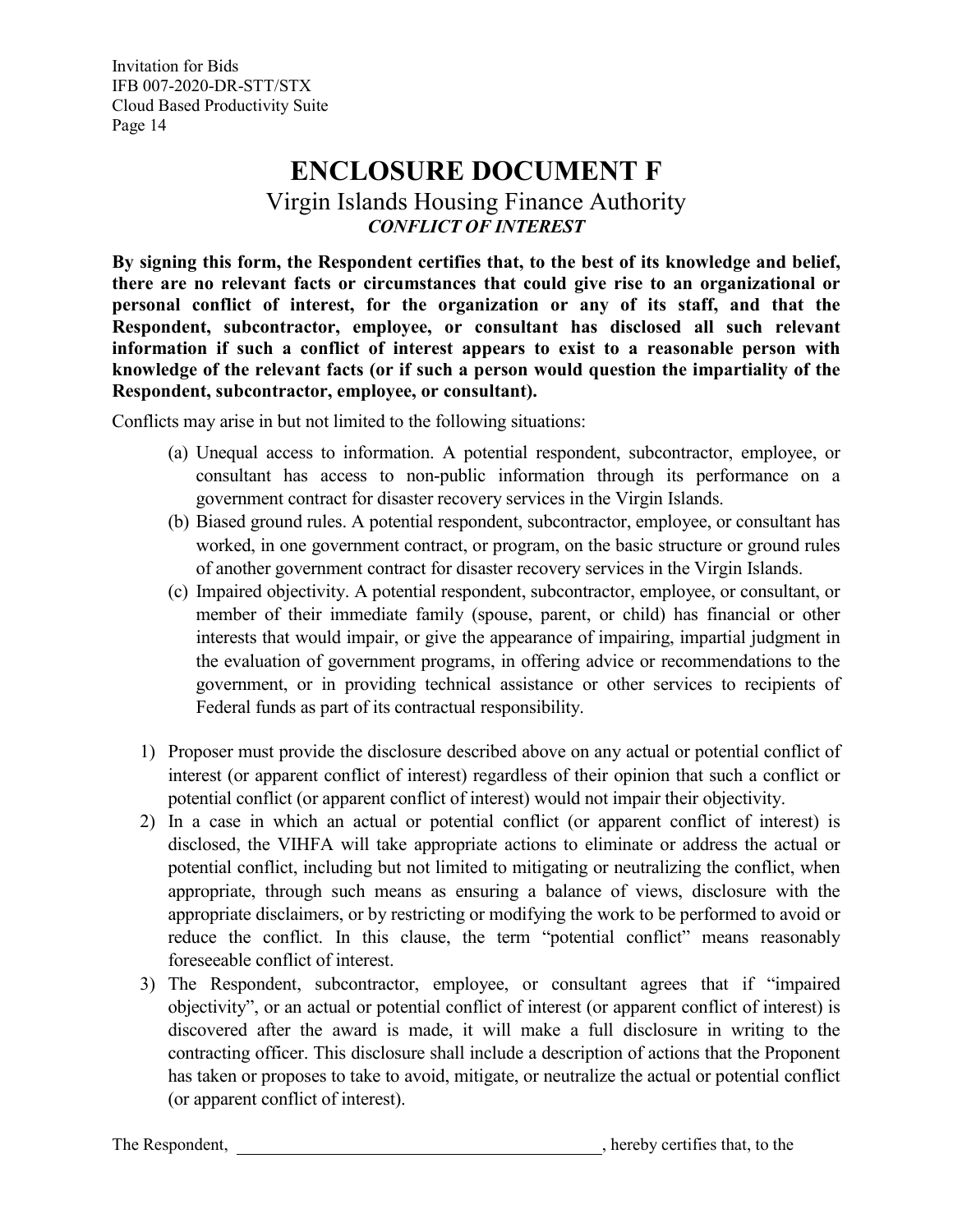best of its knowledge and belief, there are no present or currently planned interests (financial, contractual, organizational, or otherwise) relating to the work to be performed under the contract or task order resulting from IFB No. **IFB 007-2020-DR-STT/STX** that would create any actual or potential conflict of interest (or apparent conflicts of interest) (including conflicts of interest for immediate family members: spouses, parents, children) that would impinge on its ability to render impartial, technically sound, and objective assistance or advice or result in it being given an unfair competitive advantage. In this clause, the term "potential conflict" means reasonably foreseeable conflict of interest. The Respondent further certifies that it has and will continue to exercise due diligence in identifying and removing or mitigating, to the VIHFA's satisfaction, such conflict of interest (or apparent conflict of interest).

Name and Title of Authorized Representative

Signature Date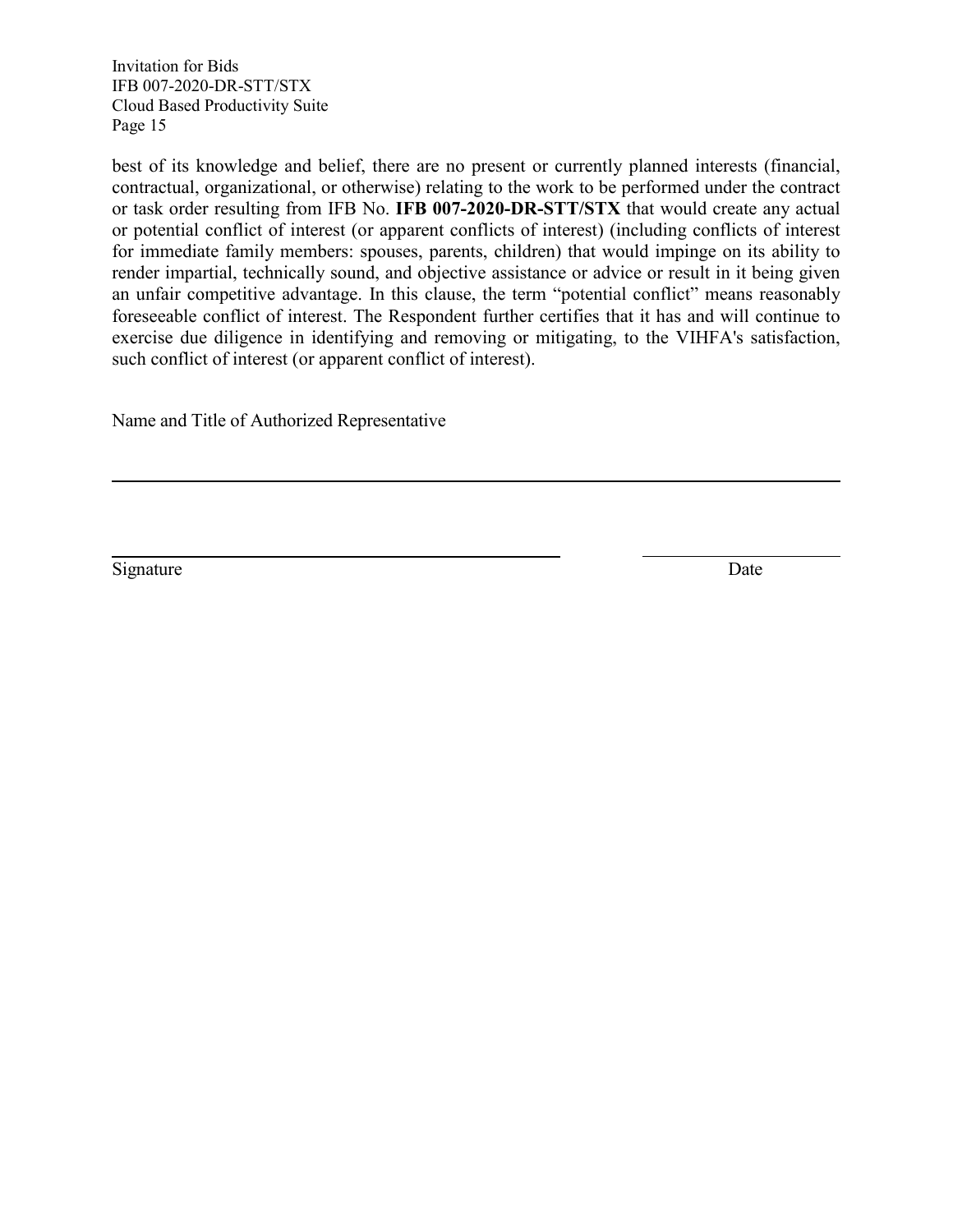# **ENCLOSURE DOCUMENT G**

### Virgin Islands Housing Finance Authority *BASE BID SHEET*

<span id="page-17-0"></span>**THE UNDERSIGNED CONTRACTOR PROPOSES TO FURNISH ALL LABOR, TOOLS, MATERIALS, EQUIPMENT, MISC. SUPPLIES AND INCUR ANY OTHER COSTS AS MAY BE REQUIRED TO PERFORM THE SCOPES OF WORK, SUBJECT TO ALL THE CONDITIONS AS SET FORTH IN THE PROJECT SPECIFICATIONS.**

**Note: Maintenance and support for the lifetime of the agreement should be included in the pricing below.**

| <b>Location/ User</b>                           | License<br>Qty. | Cost per<br><b>License</b> | <b>MRC</b> Total | % Discount          | <b>Total</b><br><b>Annual Cost</b> |
|-------------------------------------------------|-----------------|----------------------------|------------------|---------------------|------------------------------------|
| <b>VIHFA Users</b>                              | 50              |                            |                  |                     |                                    |
| <b>VIHFA CDBG-DR</b><br>Users                   | 40              |                            |                  |                     |                                    |
| Visio VIHFA CDBG-<br>DR                         | 15              |                            |                  |                     |                                    |
| Anticipated Additional<br><b>VIHFA End User</b> | 10              |                            |                  |                     |                                    |
| Anticipated Additional<br>CDBG-DR End User      | 30              |                            |                  |                     |                                    |
|                                                 |                 |                            |                  | <b>Grand Total:</b> |                                    |

**Table 1: Licensing Pricing Chart (Microsoft 365 E5 Monthly Recurring Cost)**

#### **Table 2: Licensing Pricing Chart (Microsoft 365 E5 Annual Cost)**

| <b>Location/ User</b>                            | License Qty. | Cost per<br>License | <b>Subtotal of</b><br><b>Annual Cost</b> | % Discount          | <b>Total</b><br><b>Annual Cost</b> |
|--------------------------------------------------|--------------|---------------------|------------------------------------------|---------------------|------------------------------------|
| <b>VIHFA Users</b>                               | 50           |                     |                                          |                     |                                    |
| VIHFA CDBG-<br>DR Users                          | 40           |                     |                                          |                     |                                    |
| Visio VIHFA<br>CDBG-DR                           | 15           |                     |                                          |                     |                                    |
| Anticipated<br>Additional<br>VIHFA End<br>User   | 10           |                     |                                          |                     |                                    |
| Anticipated<br>Additional<br>CDBG-DR End<br>User | 30           |                     |                                          |                     |                                    |
|                                                  |              |                     |                                          | <b>Grand Total:</b> |                                    |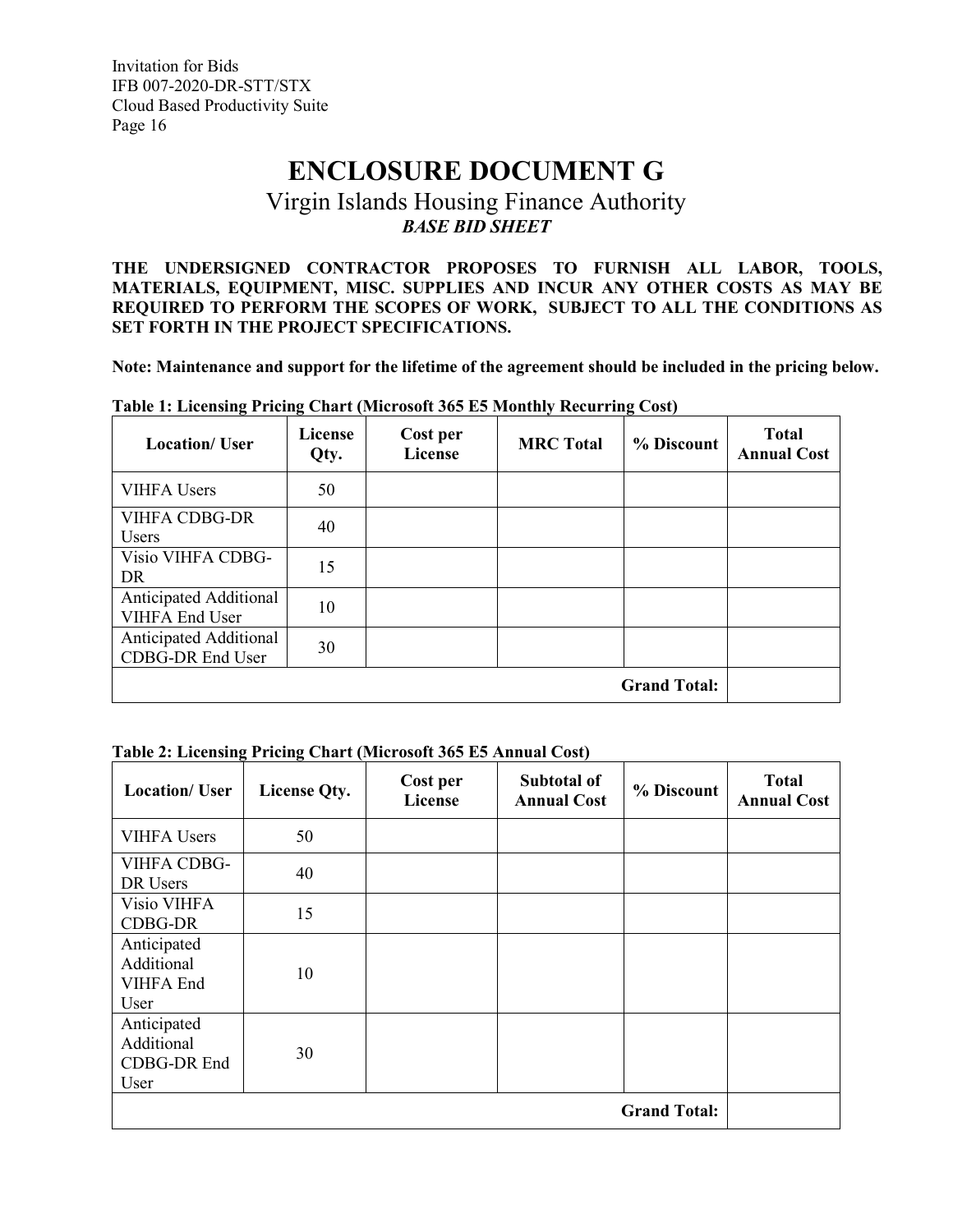#### **Table 3: Training**

| <b>Training Type</b>             | <b>Max Number of</b><br><b>Participants</b> | <b>Cost per Session</b> |
|----------------------------------|---------------------------------------------|-------------------------|
| Microsoft 365 E5 Training        |                                             |                         |
| Annual Training (Administrators) |                                             |                         |

### **PLEASE TYPE OR PRINT THEN SIGN AS INSTRUCTED BELOW**

#### **\_\_\_\_\_\_\_\_\_\_\_\_\_\_\_\_\_\_\_\_\_\_\_\_\_\_\_\_\_\_\_\_\_\_\_\_\_\_\_\_\_\_\_\_\_\_\_\_\_\_\_\_\_\_\_\_\_\_\_\_\_\_\_\_\_\_\_\_\_\_\_\_\_\_\_\_\_\_ (TYPE OR PRINT) NAME OF COMPANY**

#### **\_\_\_\_\_\_\_\_\_\_\_\_\_\_\_\_\_\_\_\_\_\_\_\_\_\_\_\_\_\_\_\_\_\_\_\_\_\_\_\_\_\_\_\_\_\_\_\_\_\_\_\_\_\_\_\_\_\_\_\_\_\_\_\_\_\_\_\_\_\_\_\_\_\_\_\_\_\_ (TYPE OR PRINT) NAME OF OWNER, PRESIDENT or CEO OF COMPANY BIDDING**

#### <span id="page-18-0"></span>**\_\_\_\_\_\_\_\_\_\_\_\_\_\_\_\_\_\_\_\_\_\_\_\_\_\_\_\_\_\_\_\_\_\_\_\_\_\_\_\_\_\_\_\_\_\_\_\_\_\_\_\_\_\_\_\_\_\_\_\_\_\_\_\_\_\_\_\_\_\_\_\_\_\_\_\_\_\_ (SIGNATURE) NAME OF OWNER, PRESIDENT or CEO OF COMPANY BIDDING**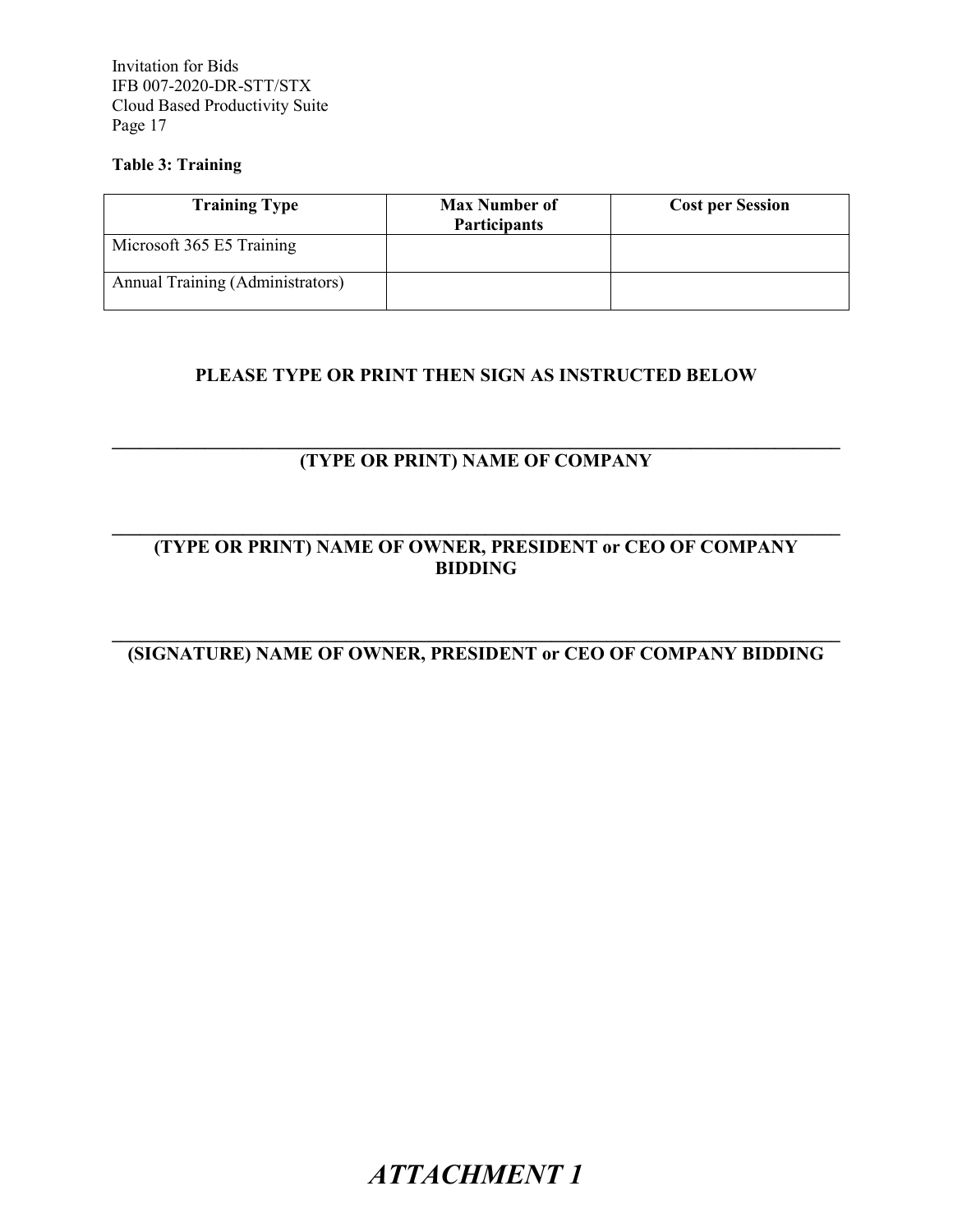<span id="page-19-0"></span>

| User Profile<br>Capabilities Required |                                                                   |
|---------------------------------------|-------------------------------------------------------------------|
| Profile 1                             | Worldwide Access to Cloud Based<br>$\bullet$                      |
|                                       | Productivity Suite (Portal)                                       |
|                                       | • Up to $100$ GB primary mailbox and<br>unlimited archive mailbox |
|                                       | Full access to document libraries/<br>$\bullet$<br>repositories   |
|                                       | Office client on up to 5 devices<br>$\bullet$                     |
|                                       | (desktop/ Mac, laptop, tablet etc.)                               |
|                                       | Group chat, video/ web conferencing                               |

### Table 1: End User Profile Requirements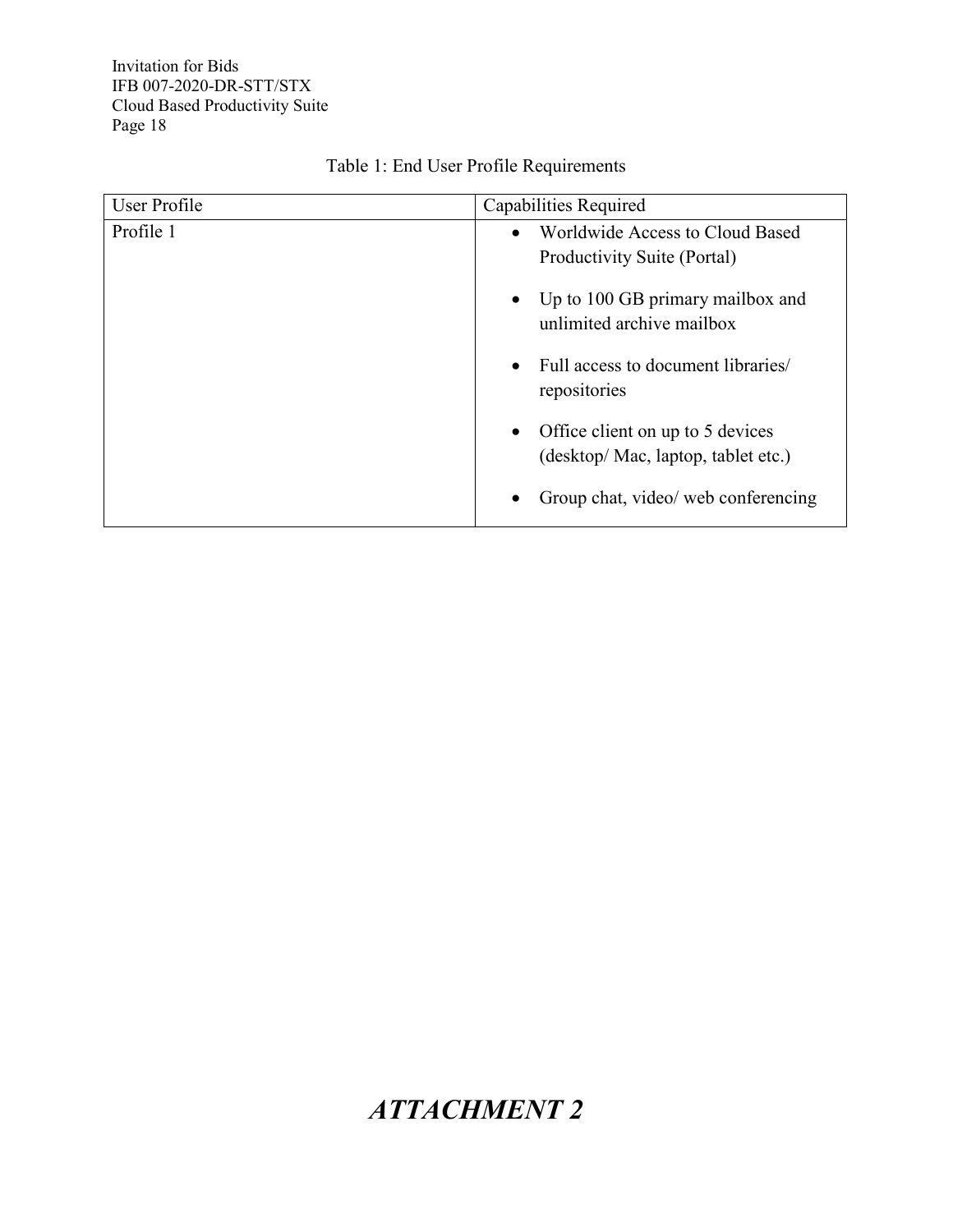#### **ENCLOSURE CHECKLIST**

#### **IFB 007-2020-DR-STT/STX Cloud Based Productivity Suite**

**Proposer: Date:**

| Π      | <b>Enclosure Document A Cover Letter</b>                       |
|--------|----------------------------------------------------------------|
| □      | Enclosure Document B Non-Collusive Affidavit                   |
| $\Box$ | Enclosure Document C Debarment Certification Form              |
| □      | Enclosure Document D Contract Document Checklist Form          |
| □      | Enclosure Document E Contractor's Qualification Statement Form |
| □      | Enclosure Document F Conflict of Interest                      |
| П      | Enclosure Document G Bid Sheet                                 |

#### **How did you hear of this solicitation?**

 $\square$  VIHFA Website  $\square$  Google Search  $\square$  Word of Mouth  $\square$  Daily News  $\square$  Avis

<span id="page-20-0"></span>Other: \_\_\_\_\_\_\_\_\_\_\_\_\_\_\_\_\_\_\_\_\_\_\_\_\_\_\_\_\_\_\_\_\_

# *ATTACHMENT 3*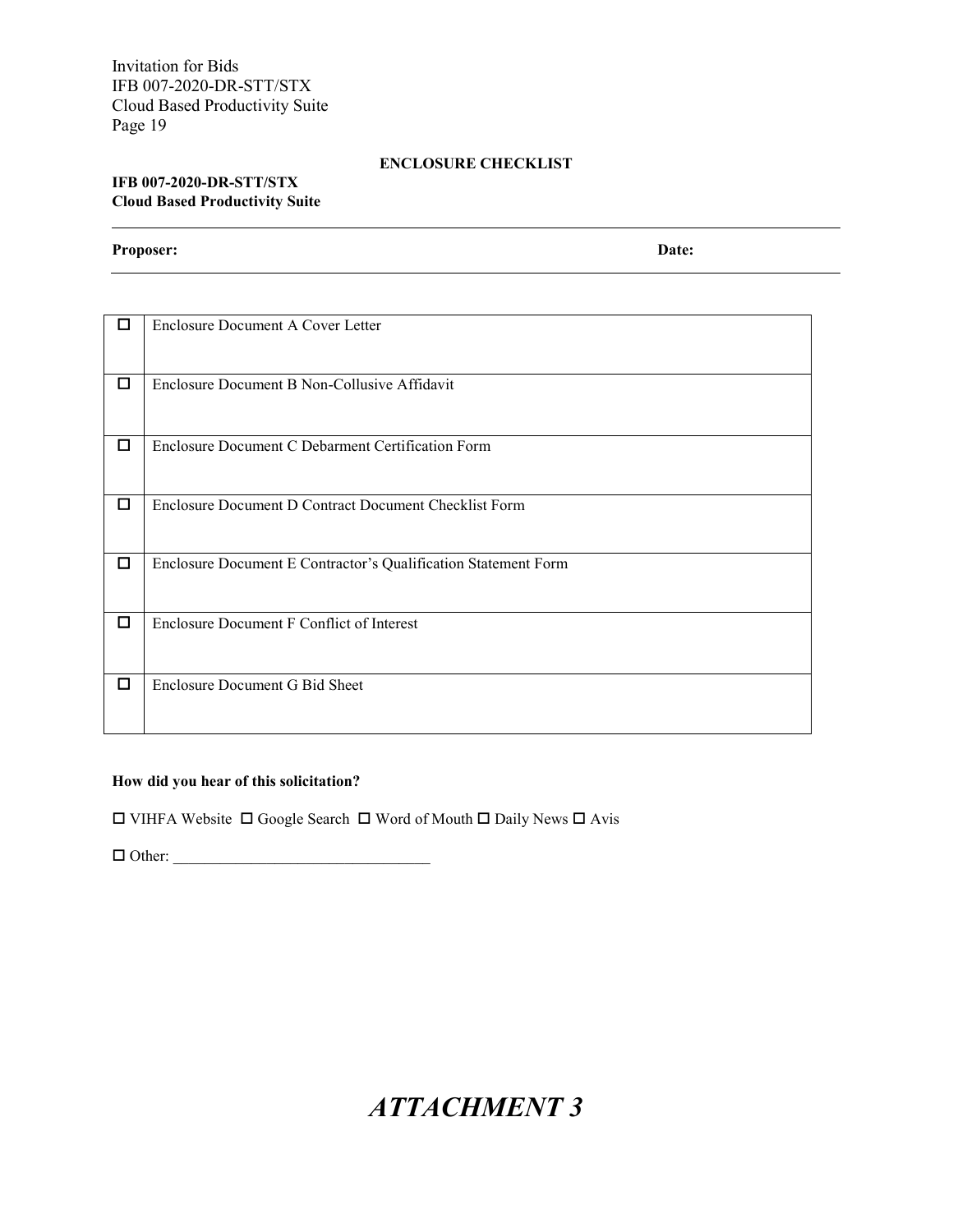#### **HUD GENERAL PROVISIONS**

The following terms and conditions apply to any contract for which any portion of the funding is derived from a grant made by the United States Department of Housing and Urban Development ("HUD"). In addition, Contractor/Subcontractor shall comply with the Federal Labor Standards Provisions set forth in Form HUD-4010, available at [http://www.hud.gov/offices/adm/hudclips/forms/files/4010.pdf.](http://www.hud.gov/offices/adm/hudclips/forms/files/4010.pdf)

#### 1. Provisions Required by Law Deemed Inserted

Each and every provision of law and clause required by law to be inserted in this contract shall be deemed to be inserted herein and the contract shall be read and enforced as though it were included herein, and if through mistake or otherwise any such provision is not inserted, or is not correctly inserted, then upon the application of either party the contract shall forthwith be physically amended to make such insertion or correction.

#### 2. Statutory and Regulatory Compliance

Contractor/Subcontractor shall comply with all laws and regulations applicable to the Community Development Block Grant-Disaster Recovery funds appropriated by the Disaster Relief Appropriations Act, 2017 (Pub. L. 115-56) and the Bipartisan Budget Act of 2018 ("BBA"), (Pub. L. 115-123), including but not limited to the applicable Office of Management and Budget Circulars, which may impact the administration of funds and/or set forth certain cost principles, including the allowability of certain expenses.

#### 3. Breach of Contract Terms

VIHFA reserves its right to all administrative, contractual, or legal remedies, including but not limited to suspension or termination of this contract, in instances where the Contractor or any of its subcontractors violate or breach any contract term. If the Contractor or any of its subcontractors violate or breach any contract term, they shall be subject to such sanctions and penalties as may be appropriate. The duties and obligations imposed by the contract documents and the rights and remedies available thereunder shall be in addition to and not a limitation of any duties, obligations, rights and remedies otherwise imposed or available by law.

#### 4. Reporting Requirements

The Contractor/Subcontractor shall complete and submit all reports, in such form and according to such schedule, as may be required by VIHFA. The Contractor/Subcontractor shall cooperate with all VIHFA efforts to comply with HUD requirements and regulations pertaining to reporting, including but not limited to 24 C.F.R. §§ 85.40-41 (or 84.50-52, if applicable) and 570.507.

#### 5. Access to Records

The State, the U.S. Department of Housing and Urban Development, the Comptroller General of the United States, or any of their duly authorized representatives, shall have, at any time and from time to time during normal business hours, access to any work product, books, documents, papers, and records of the Subcontractor which are related to this contract, for the purpose of inspection, audits, examinations, and making excerpts, copies and transcriptions.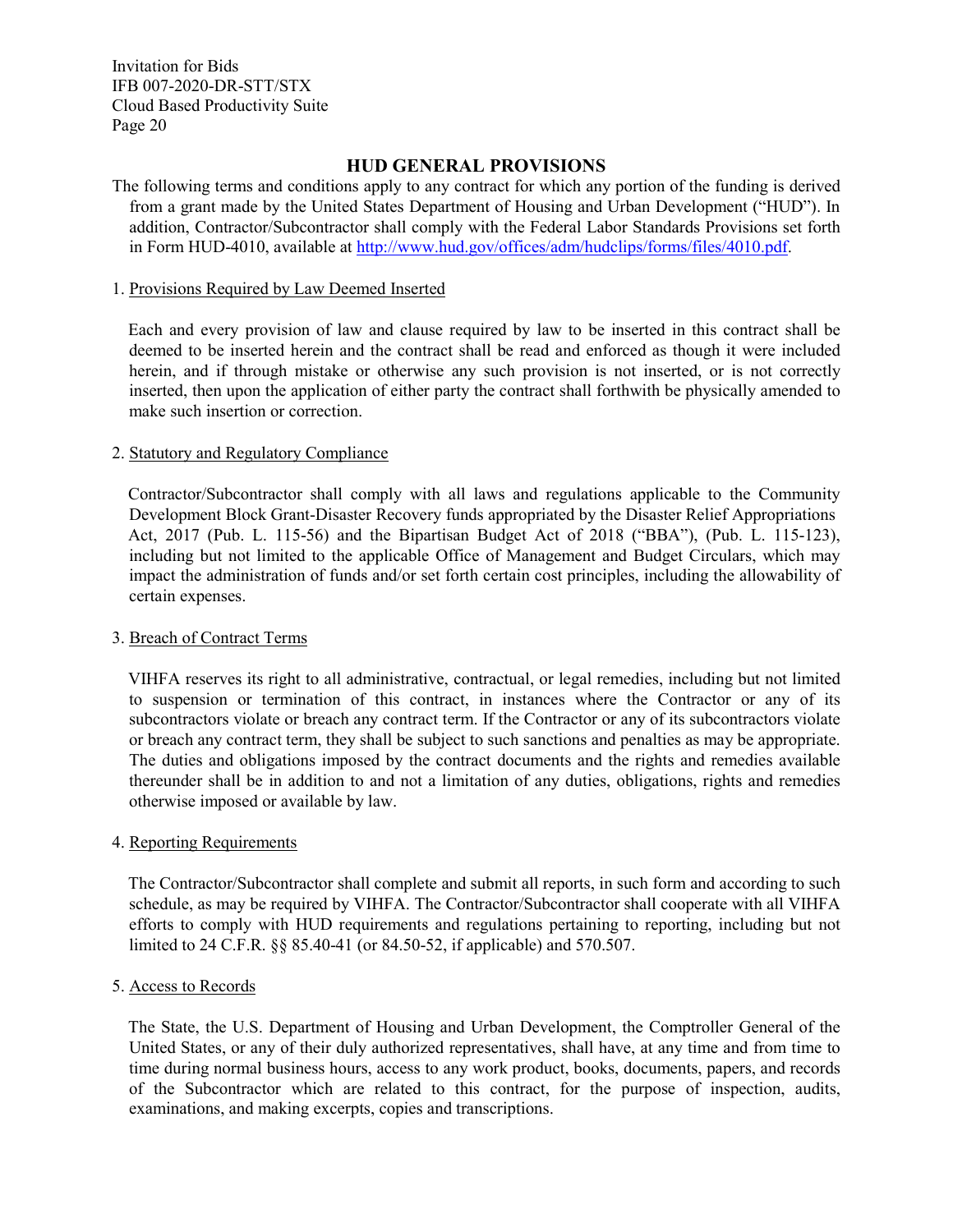#### 6. Maintenance/Retention of Records

All records connected with this contract will be maintained in a central location and will be maintained for a period of at least 3 years following the date of final payment and close-out of all pending matters related to this contract.

#### 7. Small and Minority Firms, Women's Business Enterprises, and Labor Surplus Area Firms

The Contractor/Subcontractor will take necessary affirmative steps to assure that minority firms, women's business enterprises, and labor surplus area firms are used in subcontracting when possible. Steps include:

- i. Placing qualified small and minority businesses and women's business enterprises on solicitation lists;
- ii. Assuring that small and minority businesses, and women's business enterprises are solicited whenever they are potential sources;
- iii. Dividing total requirements, when economically feasible, into smaller tasks or quantities to permit maximum participation by small and minority business, and women's business enterprises;
- iv. Establishing delivery schedules, where the requirement permits, which encourage participation by small and minority business, and women's business enterprises; and
- v. Using the services and assistance of the Small Business Administration, and the Minority Business Development Agency of the Department of Commerce.

#### 8. Rights to Inventions Made Under a Contract or Agreement

Contracts or agreements for the performance of experimental, developmental, or research work shall provide for the rights of the Federal Government and the recipient in any resulting invention in accordance with 37 CFR part 401, "Rights to Inventions Made by Nonprofit Organizations and Small Business Firms Under Government Grants, Contracts and Cooperative Agreements," and any implementing regulations issued by HUD.

#### 9. Energy Efficiency

The Contractor/Subcontractor shall comply with mandatory standards and policies relating to energy efficiency issued in compliance with the Energy Policy and Conservation Act (Public Law 94-163).

#### 10. Title VI of the Civil Rights Act of 1964

The Contractor/Subcontractor shall comply with the provisions of Title VI of the Civil Rights Act of 1964. No person shall, on the grounds of race, color, or national origin, be excluded from participation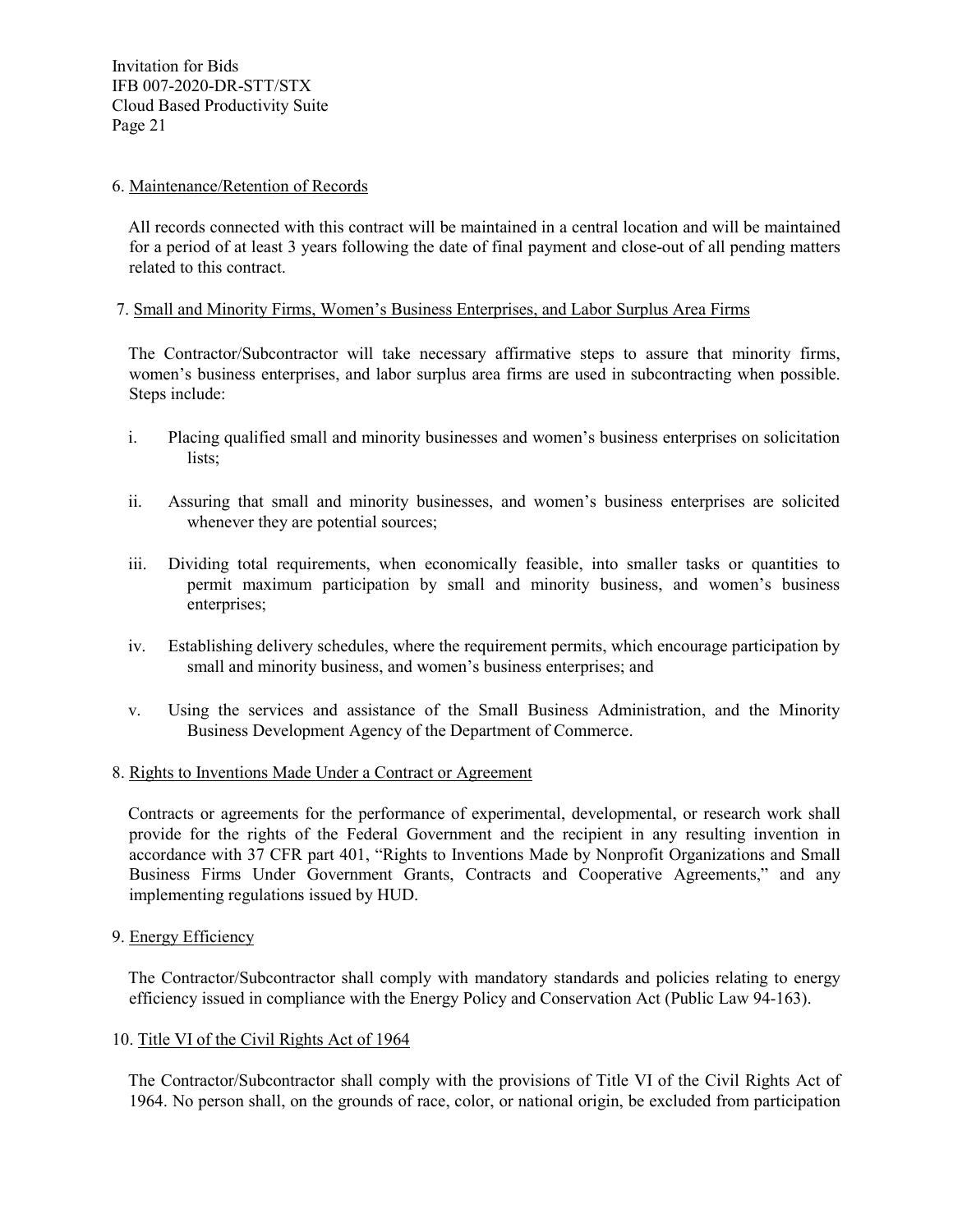in, be denied the benefits of, or be subjected to discrimination under any program or activity receiving federal financial assistance.

#### 11. Section 109 of the Housing and Community Development Act of 1974

The Contractor/Subcontractor shall comply with the provisions of Section 109 of the Housing and Community Development Act of 1974. No person in the United States shall on the grounds of race, color, national origin, or sex be excluded from participation in, be denied the benefits of, or be subjected to discrimination under any program or activity funded in whole or in part with funds made available under this title. Section 109 further provides that discrimination on the basis of age under the Age Discrimination Act of 1975 or with respect to an otherwise qualified handicapped individual as provided in Section 504 of the Rehabilitation Act of 1973, as amended, is prohibited.

#### 12. Section 504 of the Rehabilitation Act of 1973

The Contractor/Subcontractor shall comply with section 504 of the Rehabilitation Act of 1973 (29 U.S.C.  $\&$  94), as amended, and any applicable regulations.

The Contractor/Subcontractor agrees that no qualified individual with handicaps shall, solely on the basis of handicap, be excluded from participation in, be denied the benefits of, or otherwise be subjected to discrimination under any program or activity that receives Federal financial assistance from HUD.

#### 13. Age Discrimination Act of 1975

The Contractor/Subcontractor shall comply with the Age Discrimination Act of 1975 (42 U.S.C. § 6101 *et seq.*), as amended, and any applicable regulations. No person in the United States shall, on the basis of age, be excluded from participation in, be denied the benefits of, or be subjected to discrimination under, any program or activity receiving Federal financial assistance.

#### 14. Debarment, Suspension, and Ineligibility

The Contractor/Subcontractor represents and warrants that it and its subcontractors are not debarred or suspended or otherwise excluded from or ineligible for participation in Federal assistance programs subject to 2 C.F.R. part 2424.

#### 15. Conflicts of Interest

The Contractor/Subcontractor shall notify VIHFA as soon as possible if this contract or any aspect related to the anticipated work under this contract raises an actual or potential conflict of interest (as defined at 2 C.F.R. Part 215 and 24 C.F.R. § 85.36 (or 84.42, if applicable)). The Contractor/Subcontractor shall explain the actual or potential conflict in writing in sufficient detail so that the State is able to assess such actual or potential conflict. The Contractor/Subcontractor shall provide VIHFA any additional information necessary for VIHFA to fully assess and address such actual or potential conflict of interest. The Contractor/Subcontractor shall accept any reasonable conflict mitigation strategy employed by VIHFA, including but not limited to the use of an independent subcontractor(s) to perform the portion of work that gives rise to the actual or potential conflict.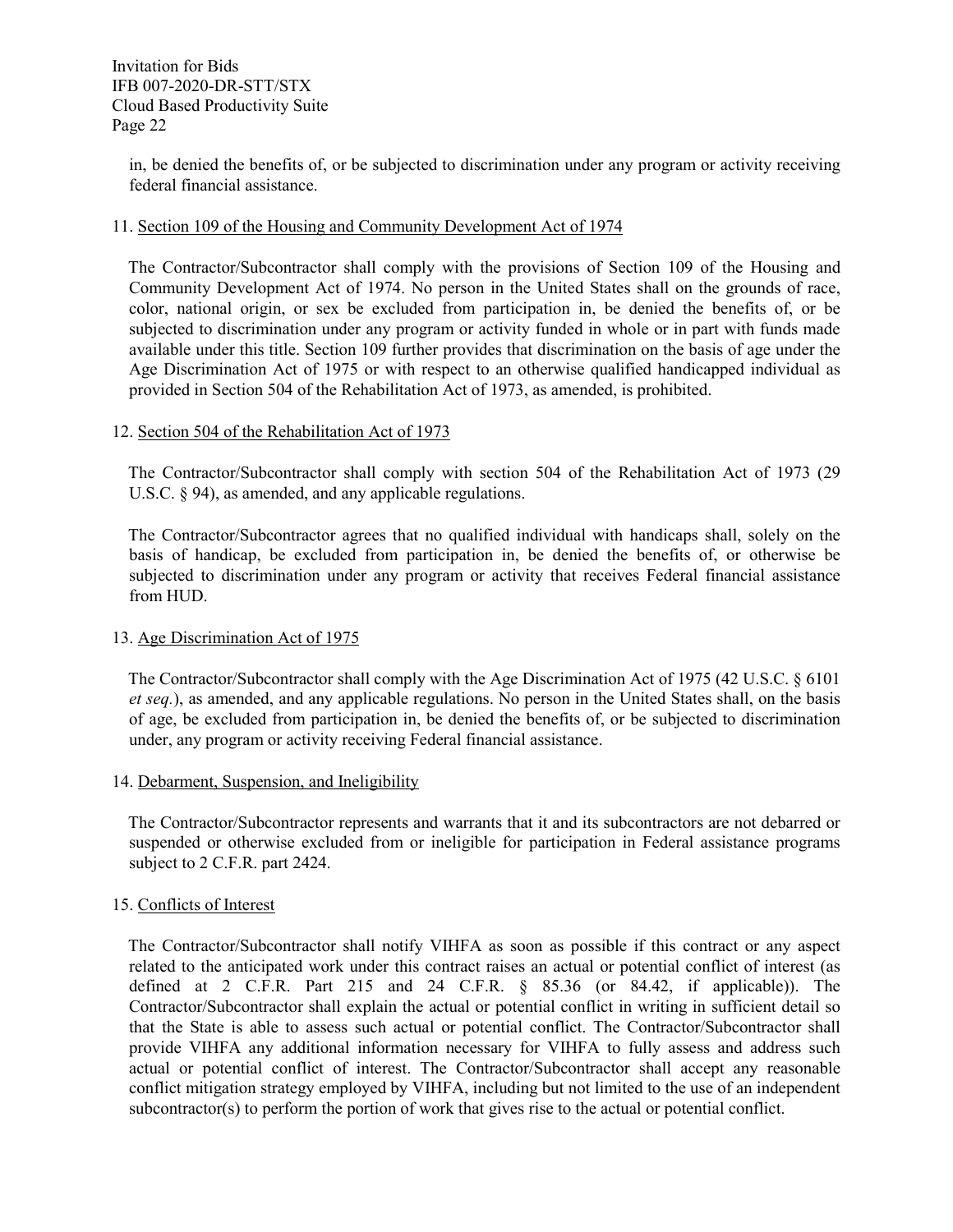#### 16. Subcontracting

When subcontracting, the Contractor/Subcontractor shall solicit for and contract with such Contractor/subcontractors in a manner providing for fair competition. Some of the situations considered to be restrictive of competition include but are not limited to:

- (i) Placing unreasonable requirements on firms in order for them to qualify to do business,
- (ii) Requiring unnecessary experience and excessive bonding,
- (iii) Noncompetitive pricing practices between firms or between affiliated companies,
- (iv) Noncompetitive awards to consultants that are on retainer contracts,
- (v) Organizational conflicts of interest,
- (vi) Specifying only a *brand name* product instead of allowing *an equal* product to be offered and describing the performance of other relevant requirements of the procurement, and
- (vii) Any arbitrary action in the procurement process.

The Contractor/Subcontractor represents to VIHFA that all work shall be performed by personnel experienced in the appropriate and applicable profession and areas of expertise, taking into account the nature of the work to be performed under this contract.

The Contractor will include these HUD General Provisions in every subcontract issued by it so that such provisions will be binding upon each of its subcontractors as well as the requirement to flow down such terms to all lower-tiered subcontractors.

#### 17. Assignability

The Contractor/Subcontractor shall not assign any interest in this contract and shall not transfer any interest in the same (whether by assignment or novation) without prior written approval of VIHFA.

#### 18. Indemnification

The Contractor/Subcontractor shall indemnify, defend, and hold harmless VIHFA and its agents and employees from and against any and all claims, actions, suits, charges, and judgments arising from or related to the negligence or willful misconduct of the Contractor/Subcontractor in the performance of the services called for in this contract.

19. Copeland "Anti-Kickback" Act (Applicable to all construction or repair contracts)

Salaries of personnel performing work under this contract shall be paid unconditionally and not less often than once a month without payroll deduction or rebate on any account except only such payroll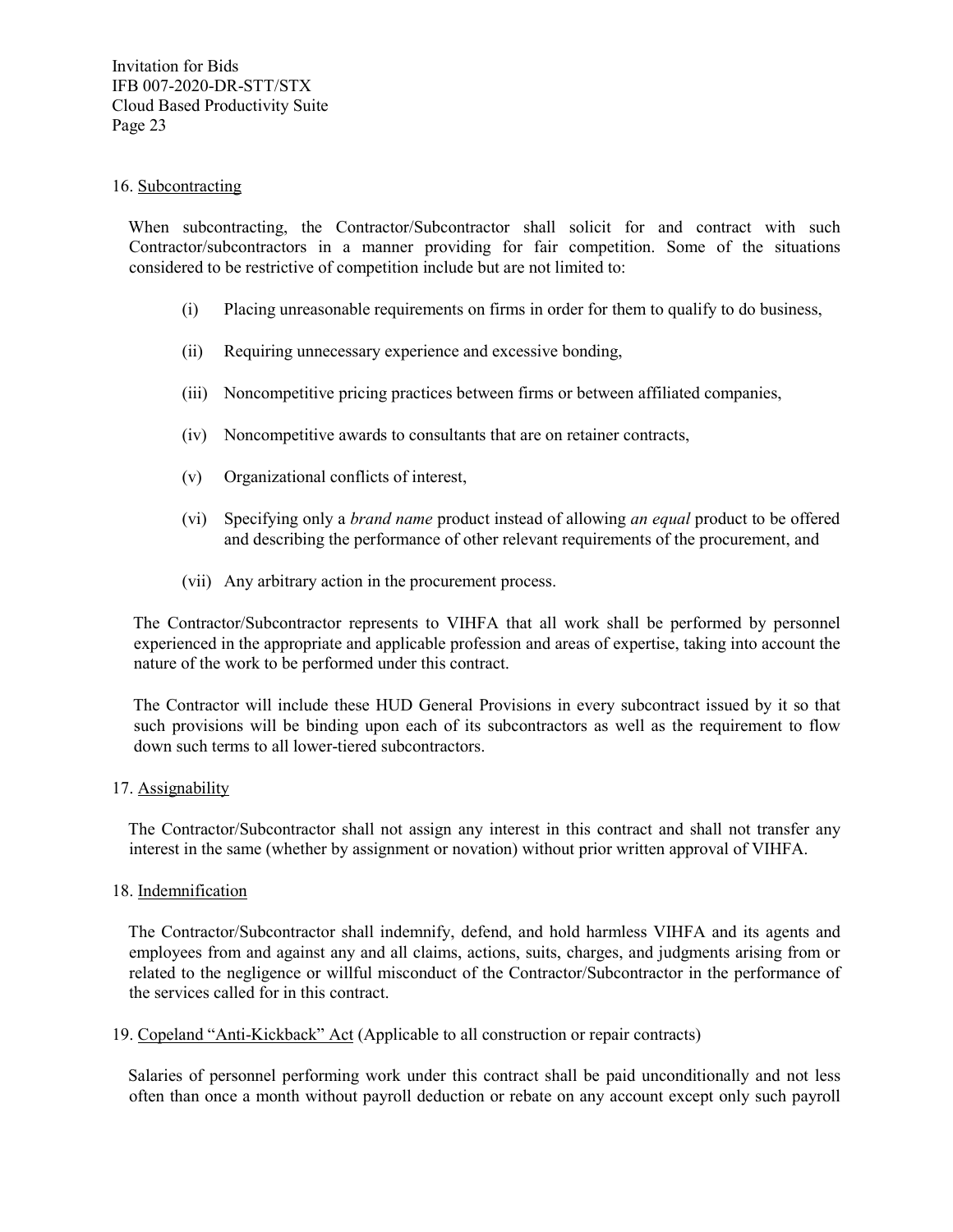deductions as are mandatory by law or permitted by the applicable regulations issued by the Secretary of

Labor pursuant to the Copeland "Anti-Kickback Act" of June 13, 1934 (48 Stat. 948; 62 Stat. 740; 63 Stat. 108; Title 18 U.S.C. § 874; and Title 40 U.S.C. § 276c). The Contractor shall comply with all applicable "Anti-Kickback" regulations and shall insert appropriate provisions in all subcontracts covering work under this contract to ensure compliance by subcontractors with such regulations and shall be responsible for the submission of affidavits required of subcontractors thereunder except as the Secretary of Labor may specifically provide for variations of or exemptions from the requirements thereof.

#### 20. Contract Work Hours and Safety Standards Act

(Applicable to construction contracts exceeding \$2,000 and contracts exceeding \$2,500 that involve the employment of mechanics or laborers)

The Contractor/Subcontractor shall comply with Sections 103 and 107 of the Contract Work Hours and Safety Standards Act (40 U.S.C. §§ 327-330) as supplemented by Department of Labor regulations (29 C.F.R. part 5).

All laborers and mechanics employed by contractors or subcontractors shall receive overtime compensation in accordance with and subject to the provisions of the Contract Work Hours and Safety Standards Act, and the contractors and subcontractors shall comply with all regulations issued pursuant to that act and with other applicable Federal laws and regulations pertaining to labor standards.

#### 21. Davis-Bacon Act

(Applicable to construction contracts exceeding \$2,000 when required by Federal program legislation)

The Contractor/Subcontractor shall comply with the Davis Bacon Act (40 U.S.C. §§ 276a to 276a-7) as supplemented by Department of Labor regulations (29 C.F.R. part 5).

All laborers and mechanics employed by contractors or subcontractors, including employees of other governments, on construction work assisted under this contract, and subject to the provisions of the federal acts and regulations listed in this paragraph, shall be paid wages at rates not less than those prevailing on similar construction in the locality as determined by the Secretary of Labor in accordance with the Davis-Bacon Act.

#### 22. Termination for Cause (Applicable to contracts exceeding \$10,000)

If, through any cause, the Contractor/Subcontractor shall fail to fulfill in a timely and proper manner his obligations under this contract, or if the Contractor/Subcontractor shall violate any of the covenants, agreements, or stipulations of this contract, VIHFA shall thereupon have the right to terminate this contract by giving written notice to the Contractor/Subcontractor of such termination and specifying the effective date thereof, at least five (5) days before the effective date of such termination. In such event, all finished or unfinished documents, data, studies, surveys, drawings, maps, models, photographs, and reports prepared by the Contractor/Subcontractor under this contract shall, at the option of VIHFA, become VIHFA's property and the Contractor/Subcontractor shall be entitled to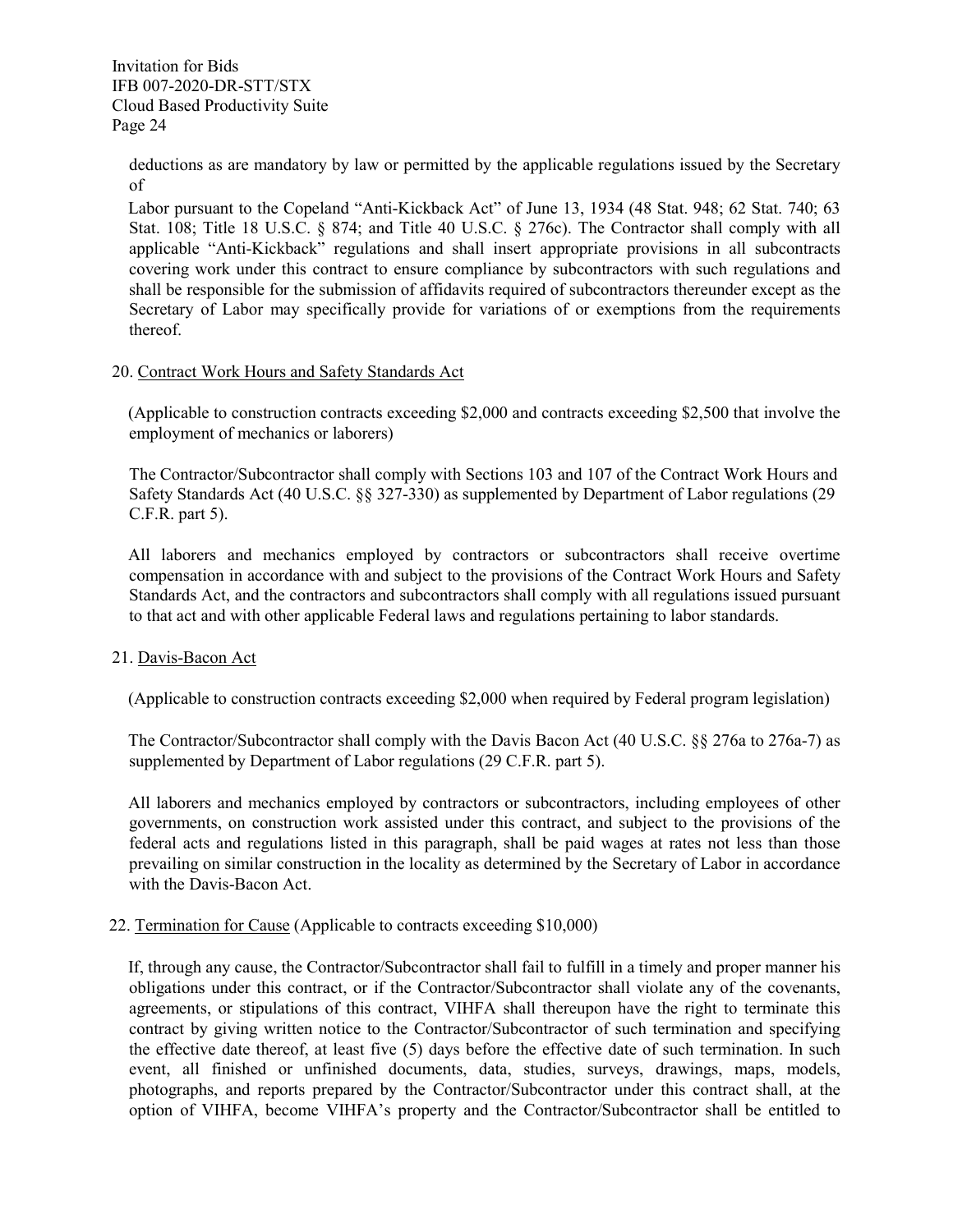receive just and equitable compensation for any work satisfactorily completed hereunder. Notwithstanding the above, the Contractor/Subcontractor shall not be relieved of liability to VIHFA for damages sustained by VIHFA by virtue of any breach of the contract by the Contractor/Subcontractor, and the VIHFA may withhold any payments to the Contractor/Subcontractor for the purpose of set-off until such time as the exact amount of damages due to the VIHFA from the Subcontractor is determined.

#### 23. Termination for Convenience (Applicable to contracts exceeding \$10,000)

The VIHFA may terminate this contract at any time by giving at least 60 days' notice in writing to the Contractor/Subcontractor. If the contract is terminated by VIHFA as provided herein, the Contractor/Subcontractor will be paid for the time provided and expenses incurred up to the termination date.

24. Section 503 of the Rehabilitation Act of 1973 (Applicable to contracts exceeding \$10,000)

The Contractor/Subcontractor shall comply with section 503 of the Rehabilitation Act of 1973 (29 U.S.C. § 793), as amended, and any applicable regulations.

Equal Opportunity for Workers With Disabilities

- a. The Contractor/Subcontractor will not discriminate against any employee or applicant for employment because of physical or mental disability in regard to any position for which the employee or applicant for employment is qualified. The Contractor/Subcontractor agrees to take affirmative action to employ, advance in employment and otherwise treat qualified individuals with disabilities without discrimination based on their physical or mental disability in all employment practices, including the following:
	- i. Recruitment, advertising, and job application procedures;
	- ii. Hiring, upgrading, promotion, award of tenure, demotion, transfer, layoff, termination, right of return from layoff and rehiring;
	- iii. Rates of pay or any other form of compensation and changes in compensation;
	- iv. Job assignments, job classifications, organizational structures, position descriptions, lines of progression, and seniority lists;
	- v. Leaves of absence, sick leave, or any other leave;
	- vi. Fringe benefits available by virtue of employment, whether or not administered by the Subcontractor;
	- vii. Selection and financial support for training, including apprenticeship, professional meetings, conferences, and other related activities, and selection for leaves of absence to pursue training;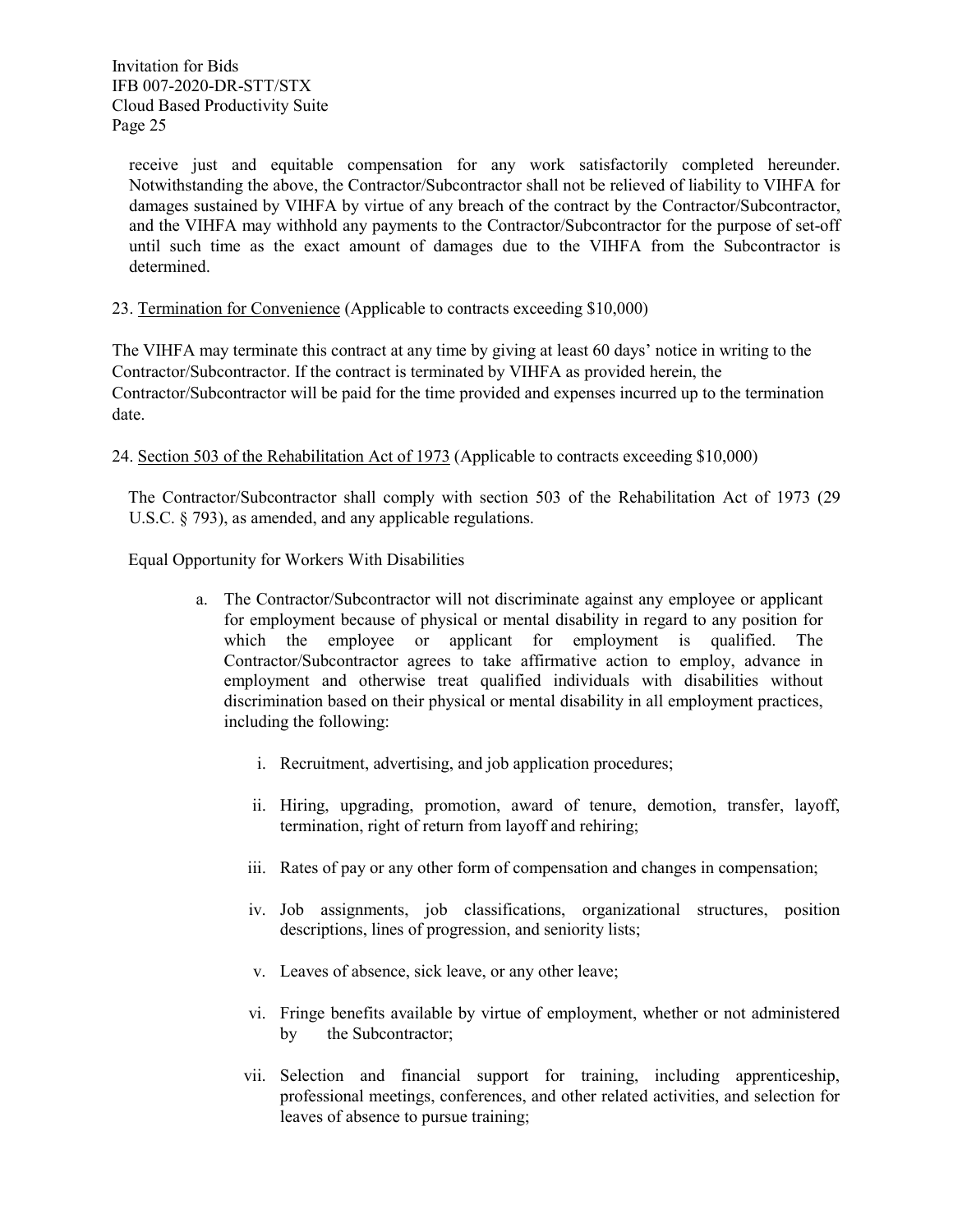- viii. Activities sponsored by the contractor including social or recreational programs; and
	- ix. Any other term, condition, or privilege of employment.
- b. The Contractor/Subcontractor agrees to comply with the rules, regulations, and relevant orders of the Secretary of Labor issued pursuant to the act.
- c. In the event of the Contractor/Subcontractor's noncompliance with the requirements of this clause, actions for noncompliance may be taken in accordance with the rules, regulations, and relevant orders of the Secretary of Labor issued pursuant to the act.
- d. The Contractor/Subcontractor agrees to post in conspicuous places, available to employees and applicants for employment, notices in a form to be prescribed by the Deputy Assistant Secretary for Federal Contract Compliance Programs, provided by or through the contracting officer. Such notices shall state the rights of applicants and employees as well as the Contractor's/Subcontractor's obligation under the law to take affirmative action to employ and advance in employment qualified employees and applicants with disabilities. The Contractor/Subcontractor must ensure that applicants and employees with disabilities are informed of the contents of the notice (e.g., the Contractor/Subcontractor may have the notice read to a visually disabled individual or may lower the posted notice so that it might be read by a person in a wheelchair).
- e. The Contractor/Subcontractor will notify each labor organization or representative of workers with which it has a collective bargaining agreement or other contract understanding, that the Contractor/Subcontractor is bound by the terms of section 503 of the Rehabilitation Act of 1973, as amended, and is committed to take affirmative action to employ and advance in employment individuals with physical or mental disabilities.
- f. The Contractor/Subcontractor will include the provisions of this clause in every subcontract or purchase order in excess of \$10,000, unless exempted by the rules, regulations, or orders of the Secretary issued pursuant to section 503 of the act, as amended, so that such provisions will be binding upon each subcontractor or vendor. The Contractor/Subcontractor will take such action with respect to any subcontract or purchase order as the Deputy Assistant Secretary for Federal Contract Compliance Programs may direct to enforce such provisions, including action for noncompliance.

#### 25. EXECUTIVE ORDER 11246

(Applicable to construction contracts and subcontracts exceeding \$10,000)

The Contractor/Subcontractor shall comply with Executive Order 11246 of September 24, 1965, entitled "Equal Employment Opportunity," as amended by Executive Order 11375 of October 13, 1967, and as supplemented in Department of Labor regulations (41 CFR chapter 60).

During the performance of this contract, the Contractor/Subcontractor agrees as follows: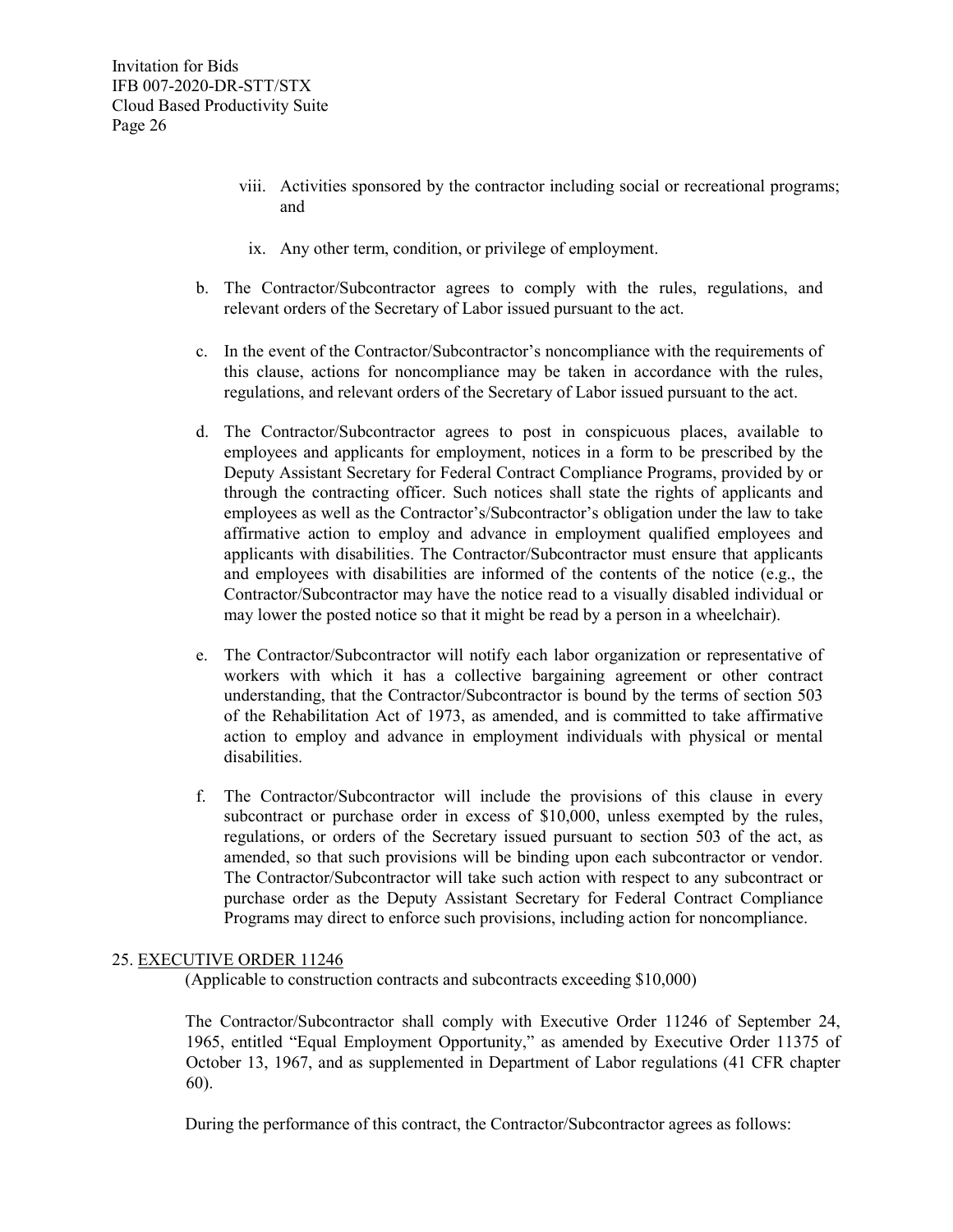**A.** The Contractor/Subcontractor shall not discriminate against any employee or applicant for employment because of race, color, religion, sex, or national origin. The Contractor/Subcontractor shall take affirmative action to ensure that applicants for employment are employed, and that employees are treated during employment, without regard to their race, color, religion, sex, or national origin. Such action shall include, but not be limited to, the following: employment, upgrading, demotion, or transfer; recruitment or recruitment advertising; layoff or termination; rates of pay or other forms of compensation; and selection for training, including apprenticeship.

**B.** The Contractor/Subcontractor shall post in conspicuous places, available to employees and applicants for employment, notices to be provided by Contracting Officer setting forth the provisions of this non-discrimination clause. The Contractor/Subcontractor shall state that all qualified applicants will receive consideration for employment without regard to race, color, religion, sex, or national origin.

**C.** The Contractor/Subcontractor will, in all solicitations or advertisements for employees placed by or on behalf of the Contractor/Subcontractor, state that all qualified applicants will receive consideration for employment without regard to race, color, religion, sex or national origin.

**D.** The Contractor/Subcontractor will send to each labor union or representative of workers with which he has a collective bargaining agreement or other contract or understanding, a notice, to be provided by the agency contracting officer, advising the labor union or workers representative of the contractor's commitments under Section 202 of Executive Order 11246 of September 24, 1965, and shall post copies of the notice in conspicuous places available to employees and applicants for employment.

**E.** The Contractor/Subcontractor will comply with all provisions of Executive Order 11246 of September 24, 1965, and of the rules, regulations and relevant orders of the Secretary of Labor.

**F.** The Contractor/Subcontractor will furnish all information and reports required by Executive Order 11246 of September 24, 1965, and by the rules, regulations and orders of the Secretary of Labor, or pursuant thereto, and will permit access to books, records and accounts by the contracting agency and the Secretary of Labor for purposes of investigation to ascertain compliance with such rules, regulations and orders.

**G.** In the event of the Contractor's/Subcontractor's non-compliance with the nondiscrimination clause of this contract or with any of such rules, regulations or orders, this contract may be cancelled, terminated or suspended in whole or in part and the Contractor/Subcontractor may be declared ineligible for further government contracts in accordance with procedures authorized in Executive Order 11246 and such other sanctions as may be imposed and remedies invoked as provided in Executive Order 11246 of September 24, 1965, or by rule, regulation or order of the Secretary of Labor, or as otherwise provided by law.

**H.** Contractor/Subcontractor shall incorporate the provisions of A through G above in every subcontract or purchase order unless exempted by rules, regulations or orders of the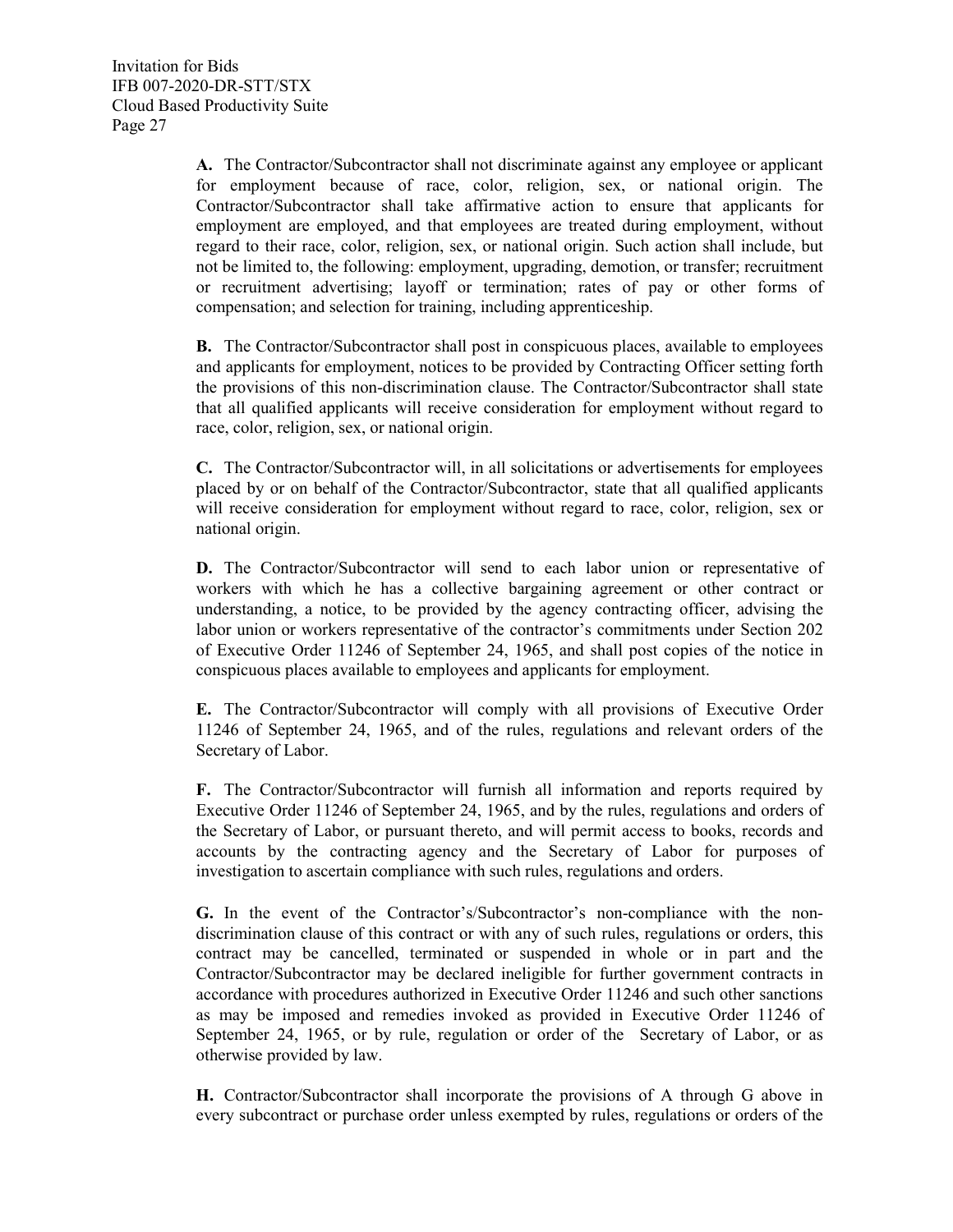Secretary of Labor so that such provisions shall be binding on such contractor/subcontractor. The Contractor/Subcontractor will take such action with respect to any subcontract or purchase order as the contracting agency may direct as a means of enforcing such provisions including sanctions for non-compliance, provided, however, that in the event the contractor becomes involved in, or is threatened with, litigation with a subcontractor or vendor as a result of such direction by the contracting agency, the Contractor/Subcontractor may request the United States to enter into such litigation to protect the interests of the United States.

#### 26. CERTIFICATION OF NONSEGREGATED FACILITIES (Applicable to construction contracts exceeding \$10,000)

The Contractor/Subcontractor certifies that it does not maintain or provide for its establishments, and that it does not permit employees to perform their services at any location, under its control, where segregated facilities are maintained. It certifies further that it will not maintain or provide for employees any segregated facilities at any of its establishments, and it will not permit employees to perform their services at any location under its control where segregated facilities are maintained. The Contractor/Subcontractor agrees that a breach of this certification is a violation of the equal opportunity clause of this contract.

As used in this certification, the term "segregated facilities" means any waiting rooms, work areas, rest rooms and wash rooms, restaurants and other eating areas, time clocks, locker rooms, and other storage or dressing areas, parking lots, drinking fountains, recreation or entertainment areas, transportation and housing facilities provided for employees which are segregated by explicit directive or are, in fact, segregated on the basis of race, color, religion, or national origin because of habit, local custom, or any other reason.

The Contractor further agrees that (except where it has obtained for specific time periods) it will obtain identical certification from proposed subcontractors prior to the award of subcontracts exceeding \$10,000 which are not exempt from the provisions of the equal opportunity clause; that it will retain such certifications in its files; and that it will forward the preceding notice to such proposed subcontractors (except where proposed subcontractors have submitted identical certifications for specific time periods).

#### 27. Certification of Compliance with Clean Air and Water Acts (Applicable to contracts exceeding \$100,000)

The Contractor and all its subcontractors shall comply with the requirements of the Clean Air Act, as amended, 42 U.S.C. § 1857 *et seq.*, the Federal Water Pollution Control Act, as amended, 33 U.S.C. § 1251 *et seq.*, and the regulations of the Environmental Protection Agency with respect thereto, at 40 C.F.R. Part 15 and 32, as amended, Section 508 of the Clean Water Act (33 U.S.C. § 1368) and Executive Order 11738.

In addition to the foregoing requirements, all nonexempt contractors and subcontractors shall furnish to the owner, the following: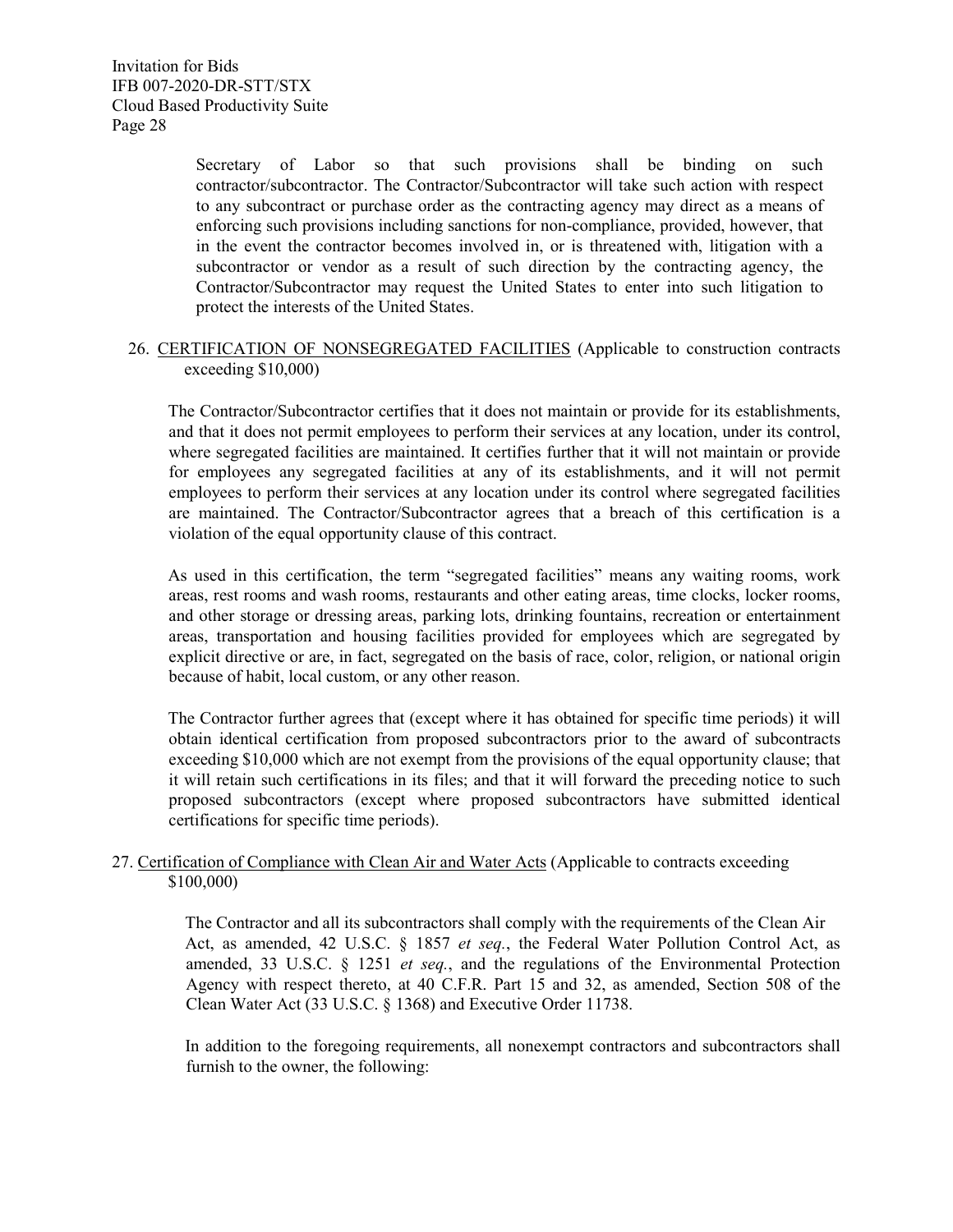**A.** A stipulation by the Contractor or subcontractors, that any facility to be utilized in the performance of any nonexempt contract or subcontract, is not listed on the Excluded Party Listing System pursuant to 40 C.F.R. 32 or on the List of Violating Facilities issued by the Environmental Protection Agency (EPA) pursuant to 40 C.F.R. Part 15, as amended.

**B.** Agreement by the Subcontractor to comply with all the requirements of Section 114 of the Clean Air Act, as amended, (42 U.S.C. § 1857 c-8) and Section 308 of the Federal Water Pollution Control Act, as amended, (33 U.S.C. § 1318) relating to inspection, monitoring, entry, reports and information, as well as all other requirements specified in said Section 114 and Section 308, and all regulations and guidelines issued thereunder.

**C.** A stipulation that as a condition for the award of the contract, prompt notice will be given of any notification received from the Director, Office of Federal Activities, EPA, indicating that a facility utilized, or to be utilized for the contract, is under consideration to be listed on the Excluded Party Listing System or the EPA List of Violating Facilities.

**D.** Agreement by the Contractor that he will include, or cause to be included, the criteria and requirements in paragraph (A)through (D) of this section in every nonexempt subcontract and requiring that the Contractor will take such action as the government may direct as a means of enforcing such provisions.

28. Lobbying (Applicable to contracts exceeding \$100,000)

The Contractor/Subcontractor certifies, to the best of his or her knowledge and belief, that:

(1) No Federal appropriated funds have been paid or will be paid, by or on behalf of the Contractor/Subcontractor, to any person for influencing or attempting to influence an officer or employee of an agency, a Member of Congress, an officer or employee of Congress, or an employee of a Member of Congress in connection with the awarding of any Federal contract, the making of any Federal grant, the making of any Federal loan, the entering into of any cooperative agreement, and the extension, continuation, renewal, amendment, or modification of any Federal contract, grant, loan, or cooperative agreement.

(2) If any funds other than Federal appropriated funds have been paid or will be paid to any person for influencing or attempting to influence an officer or employee of any agency, a Member of Congress, an officer or employee of Congress, or an employee of a Member of Congress in connection with this Federal contract, grant, loan, or cooperative agreement, the Contractor/Subcontractor shall complete and submit Standard Form-LLL, "Disclosure Form to Report Lobbying," in accordance with its instructions.

(3) The Contractor shall require that the language of this certification be included in the award documents for all subawards at all tiers (including subcontracts, subgrants, and contracts under grants, loans, and cooperative agreements) and that all subrecipients shall certify and disclose accordingly.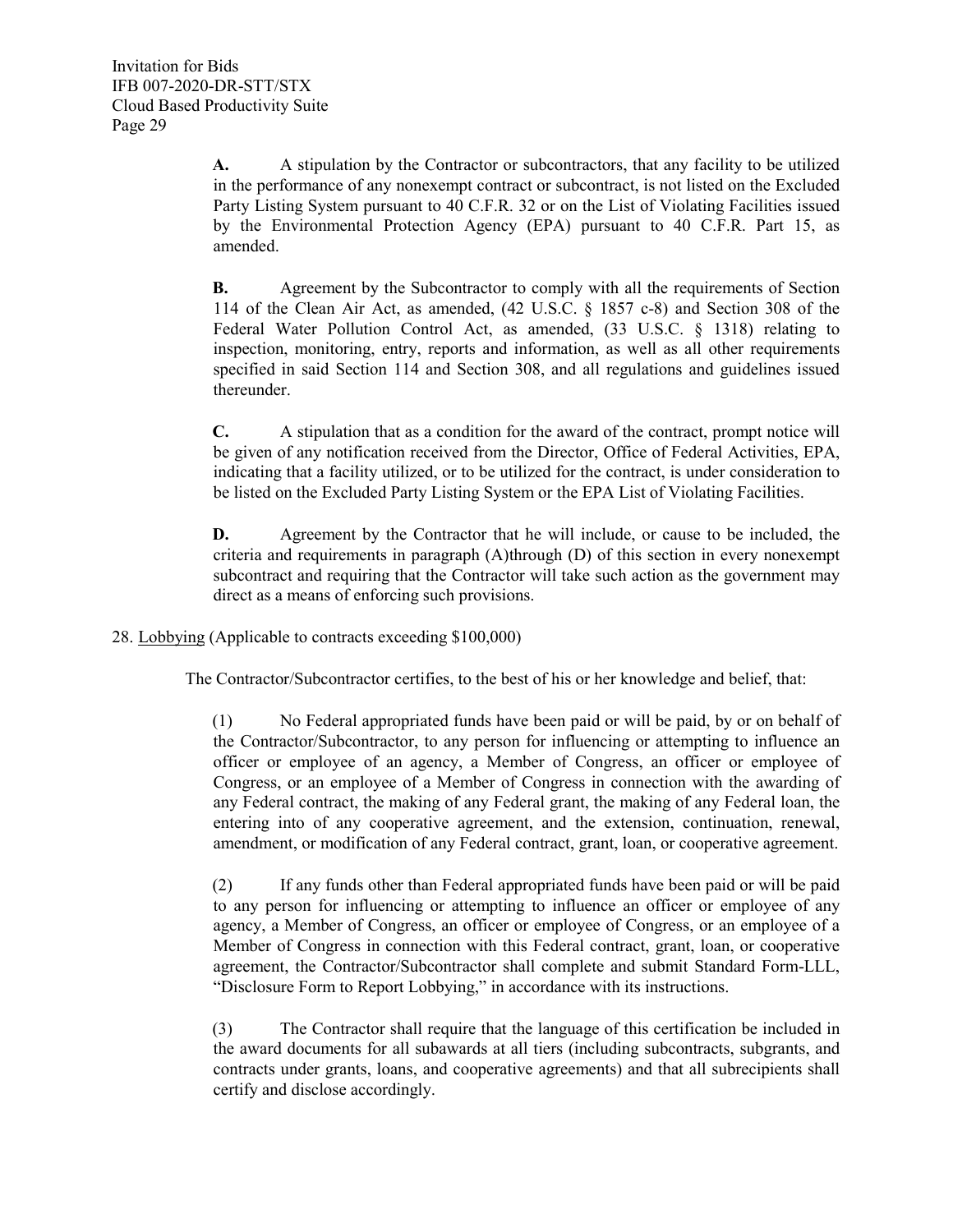> This certification is a material representation of fact upon which reliance was placed when this transaction was made or entered into. Submission of this certification is a prerequisite for making or entering into this transaction imposed by section 1352, title 31, U.S. Code. Any person who fails to file the required certification shall be subject to a civil penalty of not less than \$10,000 and not more than \$100,000 for each such failure.

#### 29. Bonding Requirements

(Applicable to construction and facility improvement contracts exceeding \$100,000)

The Contractor/Subcontractor shall comply with VIHFA bonding requirements, unless they have not been approved by HUD, in which case the Contractor/Subcontractor shall comply with the following minimum bonding requirements:

(1) *A bid guarantee from each bidder equivalent to five percent of the bid price.* The "bid guarantee" shall consist of a firm commitment such as a bid bond, certified check, or other negotiable instrument accompanying a bid as assurance that the bidder will, upon acceptance of his bid, execute such contractual documents as may be required within the time specified.

(2) *A performance bond on the part of the Contractor*/Subcontractor *for 100 percent of the contract price.* A "performance bond" is one executed in connection with a contract to secure fulfillment of all the Contractor's/Subcontractor's obligations under such contract.

(3) *A payment bond on the part of the Contractor*/Subcontractor *for 100 percent of the contract price.* A "payment bond" is one executed in connection with a contract to assure payment as required by law of all persons supplying labor and material in the execution of the work provided for in the contract.

#### 30. Section 3 of the Housing and Urban Development Act of 1968 (As required by applicable thresholds)

**A.** The work to be performed under this contract is subject to the requirements of section 3 of the Housing and Urban Development Act of 1968, as amended, 12 U.S.C. § 1701u (section 3). The purpose of section 3 is to ensure that employment and other economic opportunities generated by HUD assistance or HUD-assisted projects covered by section 3, shall, to the greatest extent feasible, be directed to low- and very low-income persons, particularly persons who are recipients of HUD assistance for housing.

**B.** The parties to this contract agree to comply with HUD's regulations in 24 C.F.R. part 135, which implement section 3. As evidenced by their execution of this contract, the parties to

this contract certify that they are under no contractual or other impediment that would prevent them from complying with the part 135 regulations.

**C.** The *Contractor*/Subcontractor agrees to send to each labor organization or representative of workers with which the *Contractor*/Subcontractor has a collective bargaining agreement or other understanding, if any, a notice advising the labor organization or workers' representative of the Contractor's commitments under this section 3 clause, and will post copies of the notice in conspicuous places at the work site where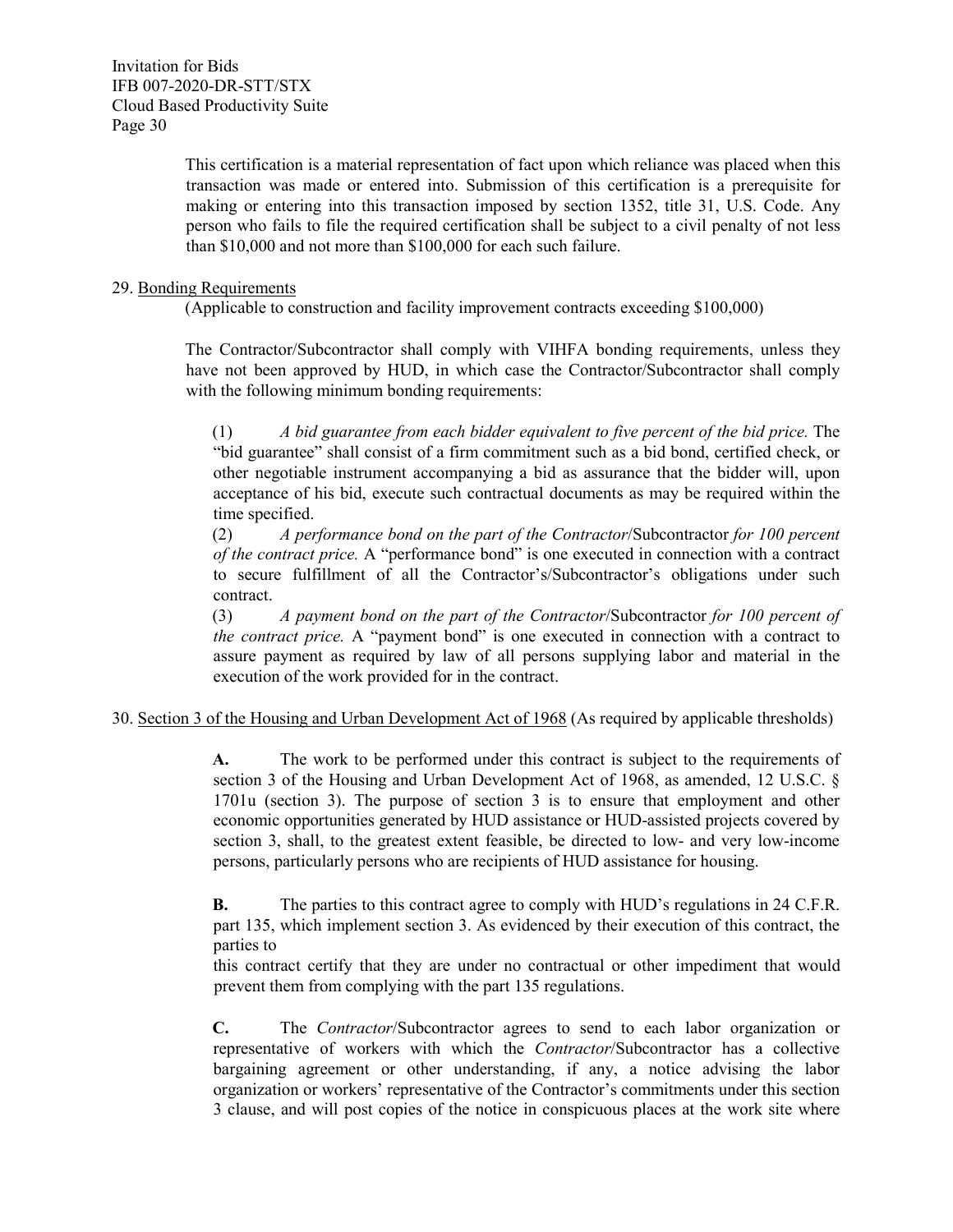both employees and applicants for training and employment positions can see the notice. The notice shall describe the section 3 preference, shall set forth minimum number and job titles subject to hire, availability of apprenticeship and training positions, the qualifications for each; and the name and location of the person(s) taking applications for each of the positions; and the anticipated date the work shall begin.

**D.** The *Contractor* agrees to include this section 3 clause in every subcontract subject to compliance with regulations in 24 C.F.R. part 135, and agrees to take appropriate action, as provided in an applicable provision of the subcontract or in this section 3 clause, upon a finding that the subcontractor is in violation of the regulations in 24 C.F.R. part 135. The Contractor will not subcontract with any subcontractor where the subcontractor has notice or knowledge that the subcontractor has been found in violation of the regulations in 24 C.F.R. part 135.

**E.** The *Contractor*/Subcontractor will certify that any vacant employment positions, including training positions, that are filled: (1) after the c*ontractor*/subcontractor is selected but before the contract is executed, and (2) with persons other than those to whom the regulations of 24 C.F.R. part 135 require employment opportunities to be directed, were not filled to circumvent the *Contractor*/Subcontractor's obligations under 24 C.F.R. part 135.

**F.** Noncompliance with HUD's regulations in 24 C.F.R. part 135 may result in sanctions, termination of this contract for default, and debarment or suspension from future HUD assisted contracts.

**G.** With respect to work performed in connection with section 3 covered Indian housing assistance, section 7(b) of the Indian Self-Determination and Education Assistance Act (25 U.S.C. § 450e) also applies to the work to be performed under this contract. Section 7(b) requires that to the greatest extent feasible: (i) preference and opportunities for training and employment shall be given to Indians, and (ii) preference in the award of contracts and subcontracts shall be given to Indian organizations and Indian-owned Economic Enterprises. Parties to this contract that are subject to the provisions of section 3 and section 7(b) agree to comply with section 3 to the maximum extent feasible, but not in derogation of compliance with section 7(b).

### 31. Fair Housing Act

*Contractor*/Subcontractor shall comply with the provisions of the Fair Housing Act of 1968 as amended. The act prohibits discrimination in the sale or rental of housing, the financing of housing or the provision of brokerage services against any person on the basis of race, color, religion, sex, national origin, handicap or familial status. The Equal Opportunity in Housing Act prohibits discrimination against individuals on the basis of race, color, religion, sex or national origin in the sale, rental, leasing or other disposition of residential property, or in the use or occupancy of housing assisted with Federal funds. Please visit http://portal.hud.gov/hudportal/documents/huddoc?id=DOC 11868.pdf for more information.

#### 32. Federal Funding Accountability and Transparency Act (FFATA)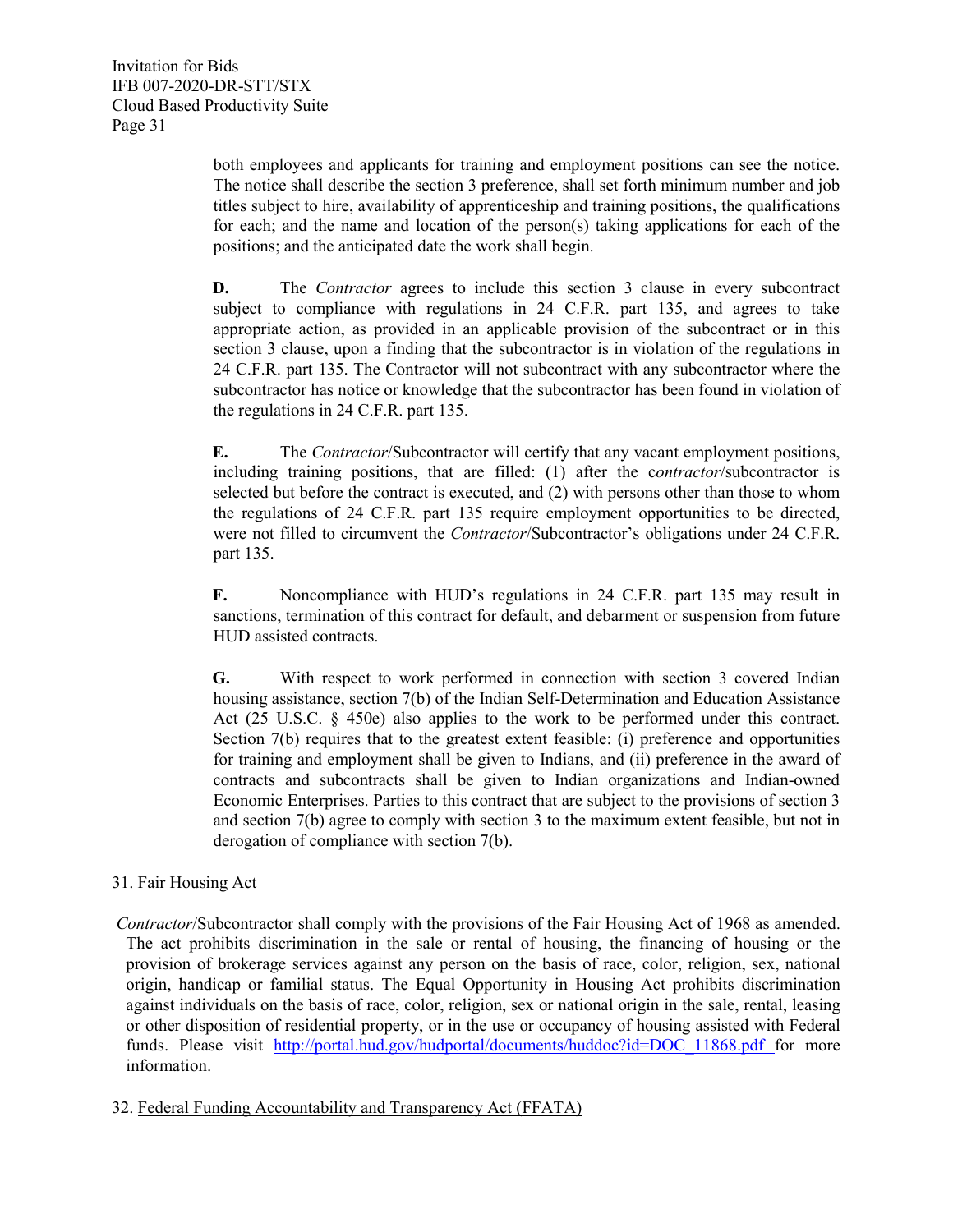The Federal Funding Accountability and Transparency Act of 2006 (FFATA), as amended, was signed with the intent of reducing wasteful government spending and providing citizens with the ability to hold the government accountable for spending decisions. 2 C.F.R. § Part 170 outlines the requirements of recipients' in reporting information on subawards and executive total compensation under FFATA legislation. Any non-Federal entity that receives or administers Federal financial assistance in the form of: grants, loans, loan guarantees, subsidies, insurance, food commodities, direct appropriations, assessed and voluntary contributions; and/or other financial assistance transactions that authorize the non-Federal entities' expenditure of Federal fund, is subject to these requirements.

Prime contract awardees and prime grant awardees are required to report against subcontracts and subgrants awarded in the FFATA Subaward Reporting System (FSRS), the reporting tool for Federal prime awardees. This information reported will then by displayed on a public and searchable website: [www.USASpending.gov.](http://www.usaspending.gov/)

#### 33. Procurement

The Uniform Guidance procurement requirements (2 C.F.R. § Part 200, Subpart D) went into effect on July 1, 2018. These requirements are applicable to CDBG-DR funded projects, or as provided by 83 Federal Register 5844 VI A(1)(b)(2) permits a state grantee to elect to follow its own procurement policy. These policies and procedures ensure that Federal dollars are spent fairly and encourage open competition at the best level of service and price.

#### 34. Change Orders to Contracts

Change orders are issued when the initial agreed upon pricing or work to be completed requires modification. First, the contractor must complete a Change Order Request Form. This form and supporting documentation must be delivered to the Project Manager for review. Each change order must have a cost analysis. Once the Project Manager approves the change order, it is returned to the contractor for execution. Change orders are only invoiced on the final draw and categorized as "change order." The amount listed on the invoice must match the previously approved amount and must be cost reasonable. The Project Manager is responsible for verifying cost reasonableness. Verification documentation for cost reasonableness becomes an attachment to the change order.

#### 35. Environmental Review

Every project undertaken with Federal funds, and all activities related to that project, is subject to the provisions of the National Environmental Policy Act of 1969 (NEPA), as well as to the HUD environmental review regulations at 24 C.F.R. § Part 58- ENVIRONMENTAL REVIEW PROCEDURES FOR

ENTITIES ASSUMING HUD ENVIRONMENTAL RESPONSIBILITIES. The primary purpose of this Act is to protect and enhance the quality of our natural environment. The HUD environmental review process must be completed before any Federal funds can be accessed for program‐eligible activities.

The primary objectives of the HUD environmental review are to identify specific environmental factors that may be encountered at potential project sites, and to develop procedures to ensure compliance with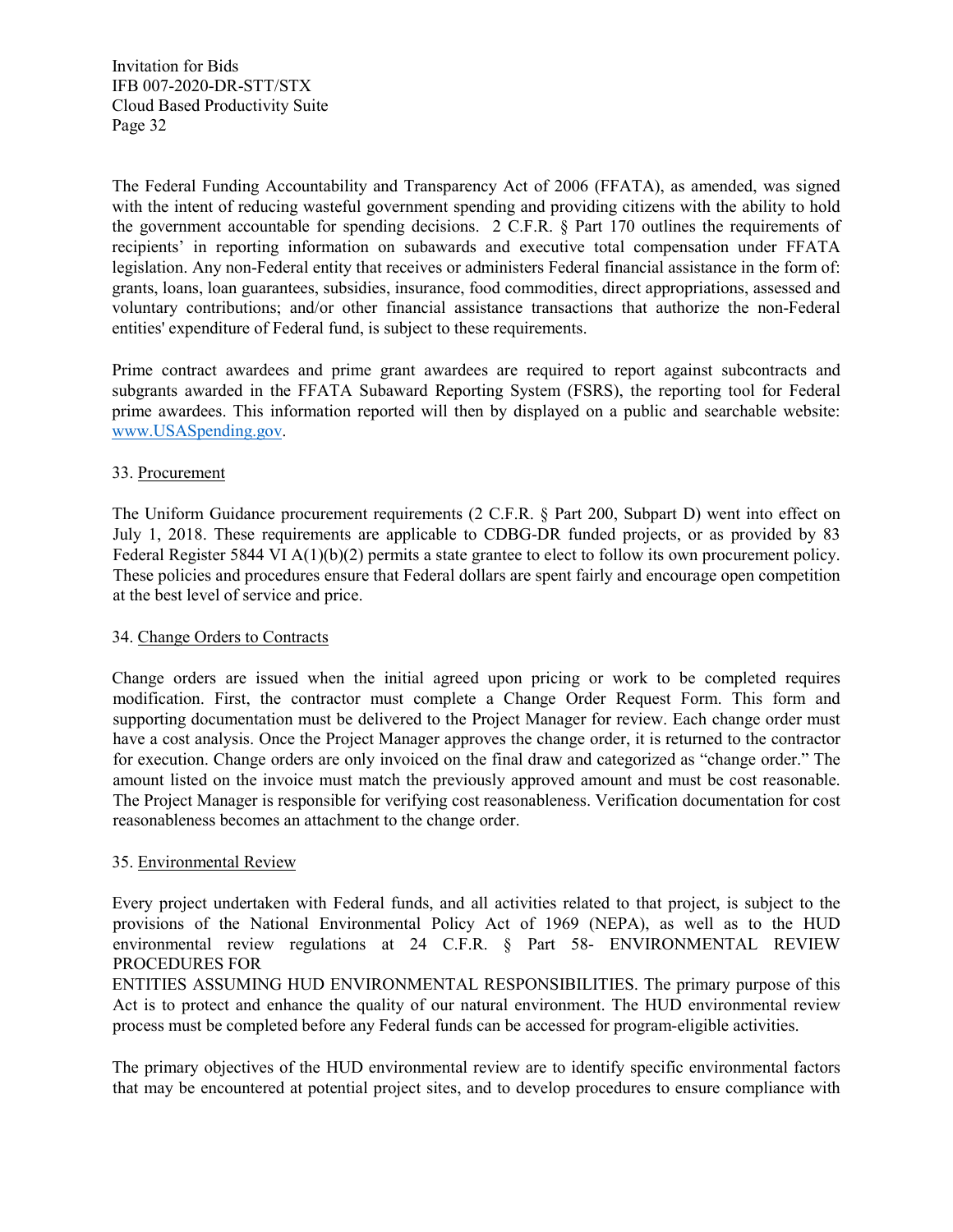regulations pertaining to these factors. The HUD environmental review is designed to produce program specific environmental review procedures in a program that can vary greatly in terms of scope of work.

#### 36. Lead Based Paint

All housing units assisted using CDBG-DR funds must comply with the regulations regarding lead-based paint found at 24 C.F.R. § Part 35- LEAD-BASED PAINT POISONING PREVENTION IN CERTAIN RESIDENTIAL STRUCTURES.

#### 37. Environmental Review Record

The Environmental Officer is responsible for maintaining a written record of the environmental review process. The ERR for all programs contains all the governmental review documents, public notices and written determinations or environmental findings required by 24 C.F.R. § Part 58- ENVIRONMENTAL REVIEW PROCEDURES FOR ENTITIES ASSUMING HUD ENVIRONMENTAL RESPONSIBILITIES as evidence of review, decision making and actions pertaining to a project of a recipient.

#### 38. Flood Insurance Requirements

Grantees and subrecipients of Federal funding must ensure that procedures and mechanisms are put into place to monitor compliance with all flood insurance requirements as found in the Flood Disaster Protection Act of 1973, 24 C.F.R. § 570.605- NATIONAL FLOOD INSURANCE PROGRAM and 24 C.F.R. § 570.202- ELIGIBLE REHABILITATION AND PRESERVATION ACTIVITIES.

#### 39. Duplication of Benefits

CDBG-DR funding intends to address the unmet needs of a community. The funds are supplemental to primary forms of assistance, including private insurance and FEMA funds. To avoid duplicative assistance and potential de-obligation of funding, Subrecipient must utilize all possible funding sources before applying CDBG-DR dollars to a project. CDBG-DR programs are typically implemented after temporary disaster assistance programs, such as FEMA Individual Assistance which are not intended to make someone whole.

The Stafford Disaster Relief and Emergency Assistance Act (Stafford Act), as amended, 42 U.S.C. §5121 et seq., established the requirements for Duplication of Benefits (DOB) analysis.

#### 40. Anti-Fraud, Waste and Abuse Checks

The Anti-Fraud, Waste and Abuse (AFWA) check is designed to identify discrepancies and risk-relevant issues in Applicant-provided information that may be indicative of fraud, waste, and/or abuse.

#### 41. Affirmatively Furthering Fair Housing

The Fair Housing Act of 1968, as amended, 42 U.S.C. §3601, et seq., dictates that grantees are required to administer all programs and activities related to housing and urban development in a manner to affirmatively further the policies of the Fair Housing Act. Per the regulations of 24 C.F.R. § 570.601 and in accordance with Section 104(b)(2) of the Housing and Community Development Act of 1974, as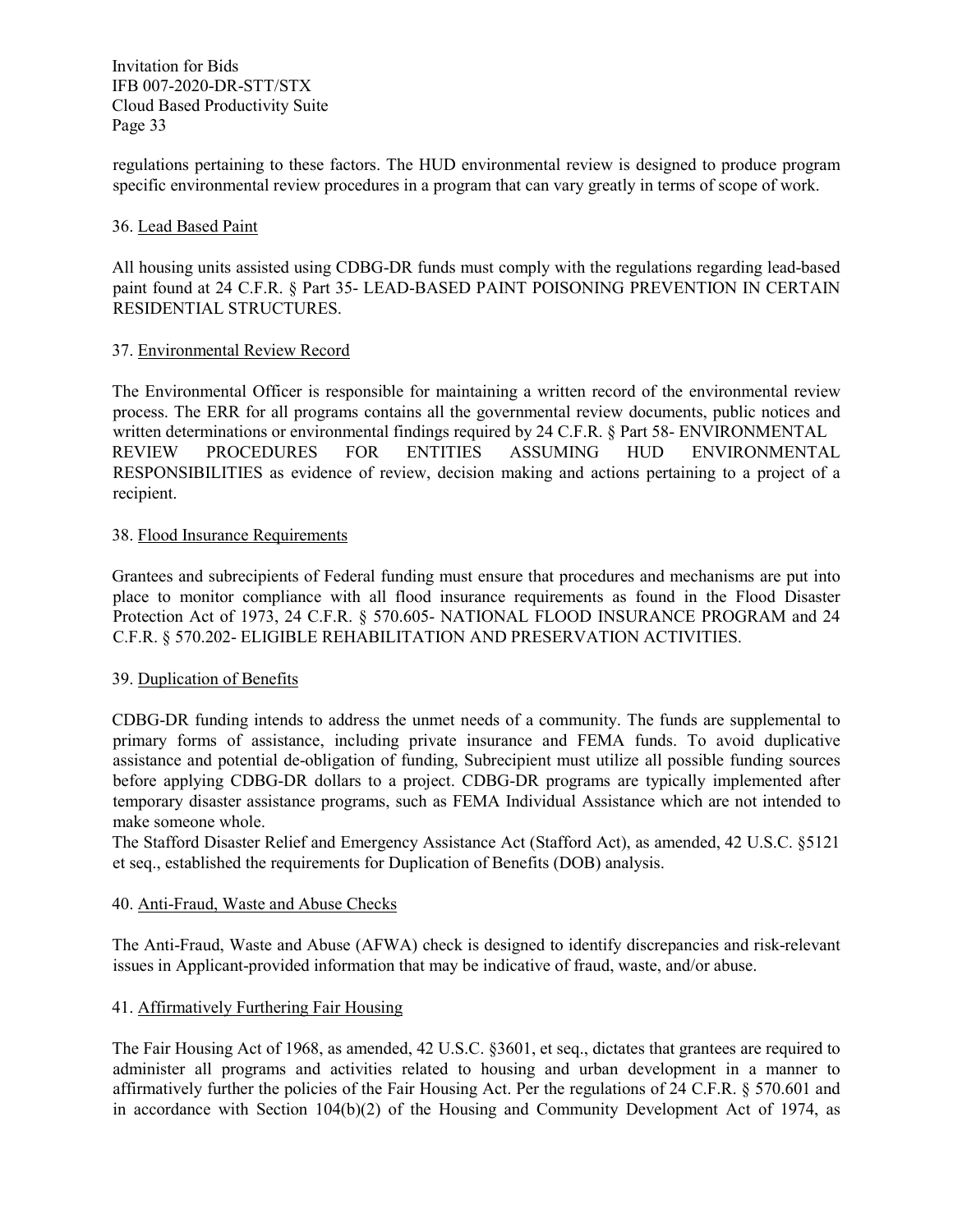amended, 42 U.S.C. §5301 et seq., for each community receiving a grant under Subpart D of this part, the certification that the grantee will affirmatively further fair housing shall specifically require the grantee to take meaningful actions to further the goals identified in the grantee's Assessment of Fair Housing (AFH) plan, conducted in accordance with the requirements of 24 C.F.R. § §§5.150-5.180 (Affirmatively Furthering Fair Housing) and take no action that is materially inconsistent with its obligation to affirmatively further fair housing.

#### 42. Drug Free Workplace

The Drug-Free Workplace Act of 1988, as amended, 41 U.S.C. §81, as implemented by 24 C.F.R. § Part 24 Subpart F, §§983.251-983.262, requires that any grantee other than an individual must certify that it will provide a drug-free workplace. Any grantee found in violation of the requirements of this act may be subject to suspension of payments under the grant, suspension or termination of the grant or suspension or debarment of the grantee.

#### 43. Timely Distribution of Funds

The Supplemental Appropriations for Disaster Relief Requirements, 2017 (Pub. L. 115-56), approved September 8, 2017 (Appropriations Act), as amended, requires that funds provided under the Act be expended within two (2) years of the date that HUD obligates funds to a grantee unless otherwise authorized via waiver of this requirement by the Office of Management and Budget (OMB). The OMB waived the two (2) year expenditure requirement under 83 FR 40314; however, the provision to expend one hundred percent (100%) of the total allocation of CDBG-DR funds on eligible activities within six (6) years of HUD's initial obligation of funds remains in effect. The six (6) year expenditure period commences with the initial obligation of funds provided under 83 FR 5844. Additionally, per 83 FR 5844, the provisions at 24 C.F.R. § 570.494 and 24 C.F.R. § 570.902, regarding timely distribution and expenditure of funds, are waived and an alternative requirement was established.

Furthermore, consistent with 31 U.S.C §1555 and OMB Circular No. A–11 (2017), if the Secretary of HUD or the President of the United States determines that the purposes for which the appropriation was made have been carried out and no disbursement has been made against the appropriation for two (2) consecutive fiscal years, any remaining unobligated balance shall be canceled and will be made unavailable for obligation or expenditure for any purpose.

#### 44. Property Management and Distribution

Regulations governing property management and distribution of real property, equipment, financial obligations and return of un-obligated cash post program closeout can be found in 24 C.F.R. § 570.506, 2 C.F.R. § 200.310, 2 C.F.R. § 200.343 and 2 C.F.R. § 200.344(b). The standards of 24 C.F.R. § 570.506 apply to any real property under a CDBG award recipient's control acquired in whole or in part with CDBG funds in excess of \$25,000.00. The recipient may not change the use or planned use of the property without proper notification to affected citizens and allowable time for comment by them. If the property is not a building for general government conduct, the use of the property may be changed with citizen approval if it either meets one of the national objectives as defined in 24 C.F.R. § 570.208 or if not, the recipient may either retain or dispose of the property for the changed use if the recipient's CDBG program is reimbursed in the amount of the current fair market value of the property, less any portion of the value attributable to expenditures of non-CDBG funds for acquisition of, and improvements to, the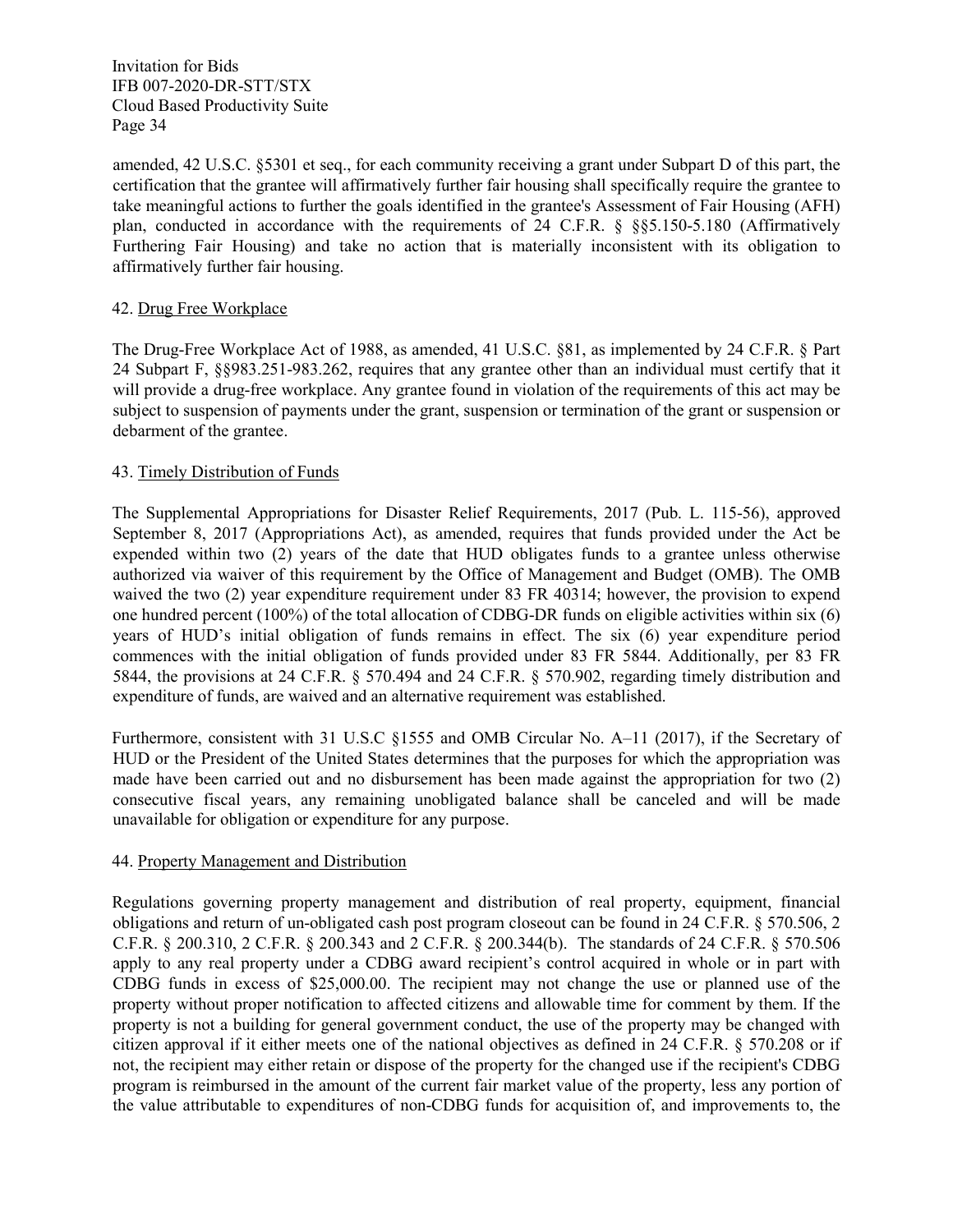property. Following such reimbursement, the property will no longer be subject to any CDBG requirements.

#### 45. Limited English Proficiency

Executive Order No. 13166, signed on August 11, 2000, requires programs, subrecipients, contractors, subcontractors, and/or developers funded in whole or in part with CDBG-DR financial assistance to ensure fair and meaningful access to programs and services for families and individuals with Limited English Proficiency (LEP) and/or deaf/hard of hearing. Fair access is ensured through the implementation of a Language Assistance Plan (LAP), which includes non-English-based outreach, translation services of vital documents, free language assistance services, and staff training. Vital documents are defined as depending on the importance of the program, information, encounter, or service involved, and the consequence to the LEP person if the information in question is not provided accurately or in a timely manner.

#### 46. Personally Identifiable Information

In accordance with 2 C.F.R. § 200.303, regarding internal controls of a non-Federal entity, a grantee must guarantee the protection of all Personally Identifiable Information (PII) obtained. The program will enact necessary measures to ensure PII of all applicants is safeguarded as to avoid release of private information. If a contractor or employee should experience any loss or potential loss of PII, the program shall be notified immediately of the breach or potential breach.

#### 47. Uniform Relocation Act

CDBG-DR funds are subject to the Uniform Relocation Assistance and Real Property Acquisition Act of 1970 (URA or Uniform Act), as amended. 49 C.F.R. § Part 24 requires relocation assistance for lowerincome individuals displaced as a result of the demolition or conversion of a lower-income dwelling and requires one-for-one replacement of lower-income units demolished or converted to other uses.

48. Residential anti-displacement and relocation assistance plan. Per Section 104(d) of the Housing and Community Development Act of 1974 § 42.325

#### (a)Certification.

(1) As part of its consolidated plan under [24 CFR part 91,](https://www.law.cornell.edu/cfr/text/24/part-91) the recipient must certify that it has in effect and is following a residential anti-displacement and relocation assistance plan.

(2) A unit of general local government receiving funds from the State must certify to the State that it has in effect and is following a residential anti-displacement and relocation assistance plan, and that it will minimize displacement of persons as a result of assisted activities. The State may require the unit of general local government to follow the State's plan or permit it to develop its own plan. A unit of general local government that develops its own plan must adopt the plan and make it public. (b)Plan contents.

- (1) The plan shall indicate the steps that will be taken consistent with other goals and objectives of the program, as provided in parts 92 and 570 of this title, to minimize the displacement of families and individuals from their homes and neighborhoods as a result of any assisted activities.
- (2) The plan shall provide for relocation assistance in accordance with [§ 42.350](https://www.law.cornell.edu/cfr/text/24/42.350)[.](https://www.law.cornell.edu/cfr/text/24/42.350)
- (3) The plan shall provide one-for-one replacement units to the extent required by [§ 42.375](https://www.law.cornell.edu/cfr/text/24/42.375)[.](https://www.law.cornell.edu/cfr/text/24/42.375)